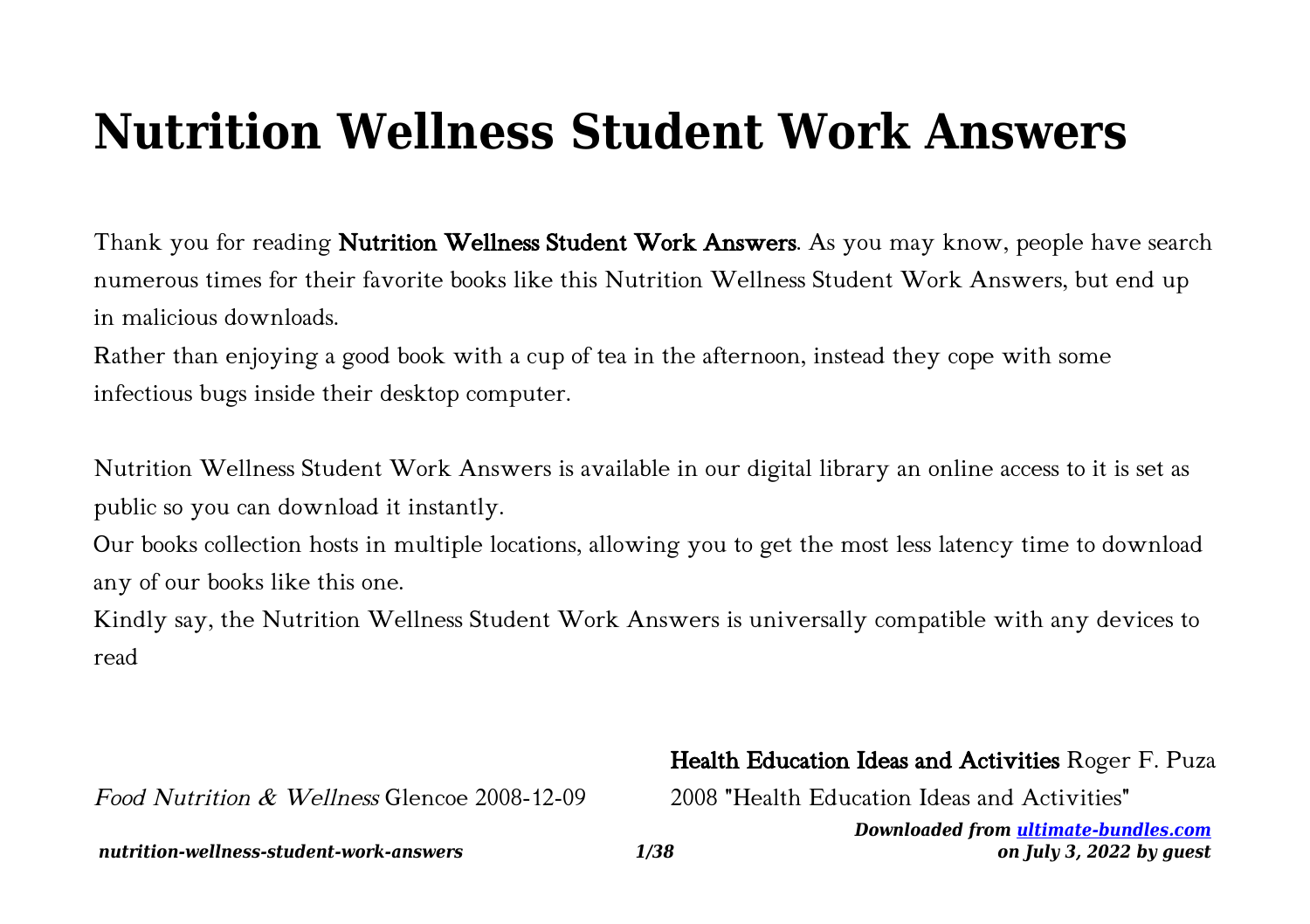contains these time saving features: Specific readyto-use assessments for easily building accountability into your teaching; Over 200 handouts and 20 tests; A handy CD-ROM containing all the reproducibles for quick access; A lesson idea finder for quickly locating the content you need.

Jump Start Health! Practical Ideas to Promote Wellness in Kids of All Ages David Campos 2015-04-18 This dynamic resource will help classroom teachers jump start their students on a path to a healthy lifestyle. The author helps us understand the obesity crisis and offers practical ideas for incorporating wellness initiatives into the elementary curriculum. Each idea presented has a clear learning objective, addresses federal health standards, and includes a step-by-step approach with activities for the classroom. This hands-on, comprehensive book provides a set of tools that will help teachers and health practitioners improve the

eating habits and exercise patterns of youngsters nationwide. Unlike other health curricula,Jump Start Health! is unique because it provides teaching materials that: Ask a range of critical thinking questions. Encourage collaboration and community building. Embody the National Education Standards and National Health Standards. David Camposis an associate professor of education at the University of the Incarnate Word in San Antonio, Texas. "In the rich tradition of a child-centered curriculum, David Campos presents a useful, comprehensive, and clear resource for keeping children physically and psychologically healthy. Providing a rich context for a 'well being' perspective, he guides teachers, parents, and the community through understanding the necessity for all adults to ensure a nurturing environment for every age child." —Mari Koerner, Professor and Dean, Mary Lou Fulton Teachers College, Arizona State University "This how-to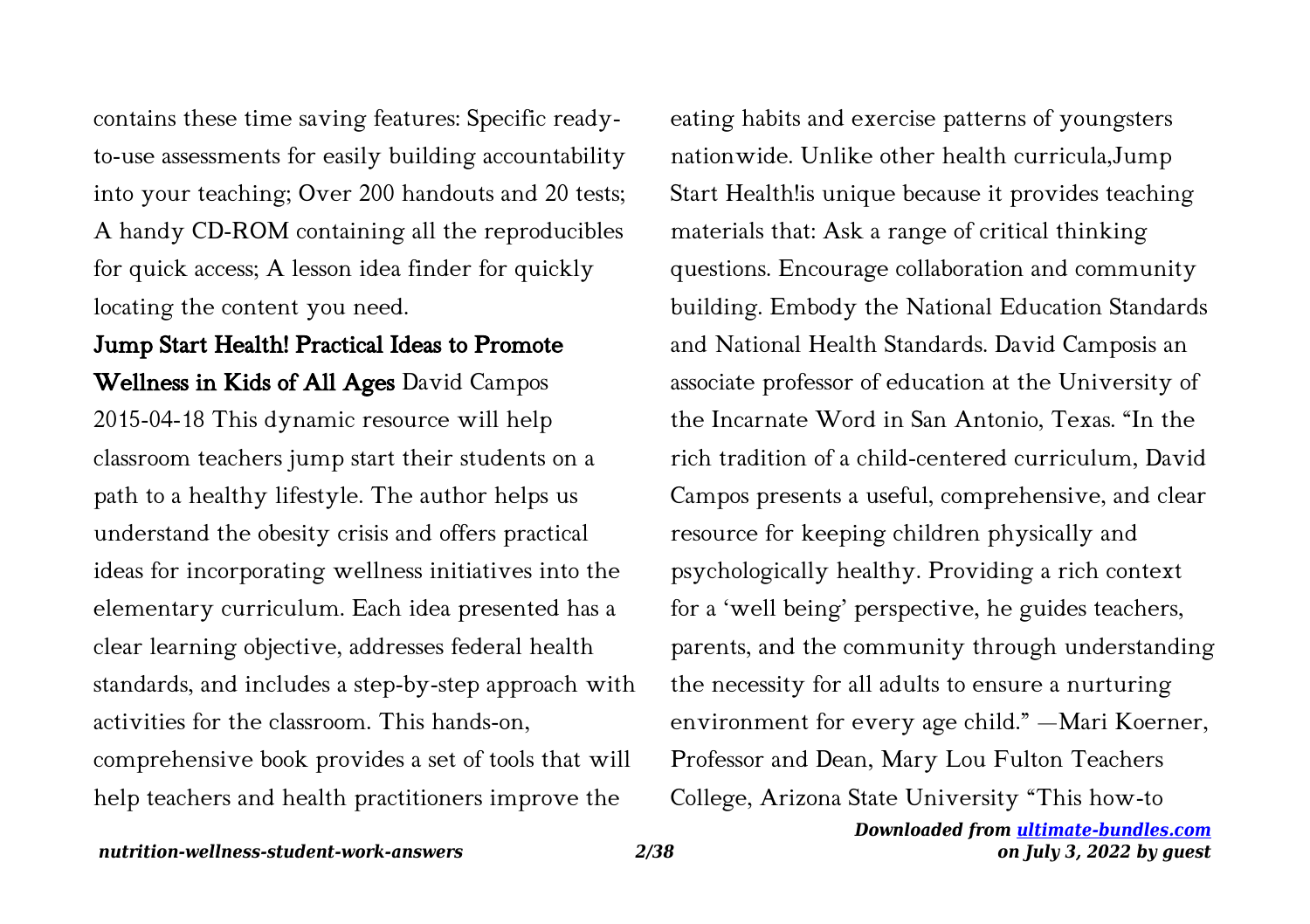manual is a panoply of original lesson plans and practical strategies for eradicating the poor dietary and exercise habits that are diminishing the health and wellness of our society. This book is a definitive guide for restoring and maintaining one of our most precious commodities:the health and well-being of our children." —La Vonne I. Neal, Northern Illinois University, Dean, College of Education "Dr. Campos has made a valuable contribution to the national discussion regarding how we, as a country, can effectively address the evolving tragedy of the childhood obesity epidemic." —Norman H. Chenven, M.D., Founder & CEO, Austin Regional Clinic

LooseLeaf Questions and Answers: A Guide to Fitness and Wellness Gary Liguori 2018-01-04 Questions and Answers grabs hold of students' attention and doesn't let go. It delivers the serious content you want in a student Q&A format that's

fun to read and an online learning space that commands active learning and promotes behavior change with Connect. Questions and Answers' active learning approach includes the following features: FOCUS ON BEHAVIOR CHANGE Online video case studies follow real college students attempting to change their behavior and prompt readers to apply lessons from these experiences to their own behavior-change goals. A series of lab activities provide tracking tools and self-assessment forms that can be completed in print or online. RESULTS-CENTERED PEDAGOGY Questions and Answers' results-centered pedagogy ensures that the content of each chapter works toward the larger goal of making students active participants in their own life-learning. Critical thinking questions and calls to action prompt students to evaluate the content and connect it to their own experiences. LATEST RESEARCH AND SCIENCE The fourth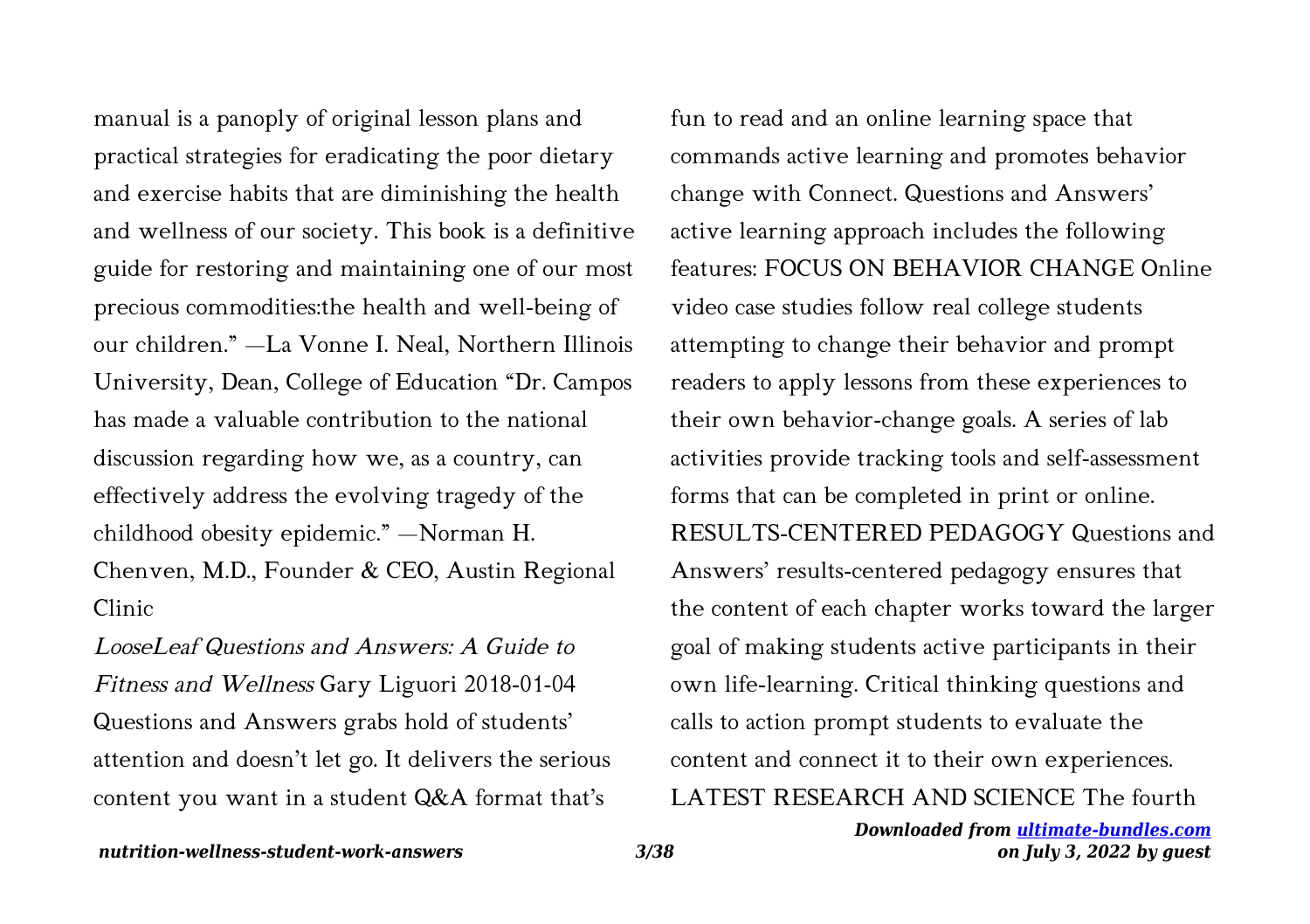edition features new research-based coverage of the use of digital technology, including new Tech Tips in every chapter that help students take advantage of apps and tech-based devices that will help them reach their fitness and wellness goals. Additionally, every chapter has been updated to reflect current scientific thinking, data, and statistics from such authoritative sources as the Centers for Disease Control and Prevention, the American Cancer Society, the American Heart Association, the U.S. Food and Drug Administration, and the U.S. Department of Agriculture. BETTER DATA, SMARTER REVISION, IMPROVED RESULTS Students helped inform the revision strategy of Questions and Answers. What is the result? Connect heat map gave the authors empirically-based feedback at the paragraph and even sentence level, they developed the new edition using precise student data that pinpointed concepts that caused

students the most difficult.

Prevention and Wellness Program United States. Congress. Senate. Committee on Appropriations. Subcommittee on Departments of Labor, Health and Human Services, Education, and Related Agencies 2004

Nutrition and Wellness Roberta Larson Duyff 2003-02-14

Principles and Practice of College Health John A. Vaughn 2020-12-04 This unique and comprehensive title offers state-of-the-art guidance on all of the clinical principles and practices needed in providing optimal health and well-being services for college students. Designed for college health professionals and administrators, this highly practical title is comprised of 24 chapters organized in three sections: Common Clinical Problems in College Health, Organizational and Administrative Considerations for College Health, and Population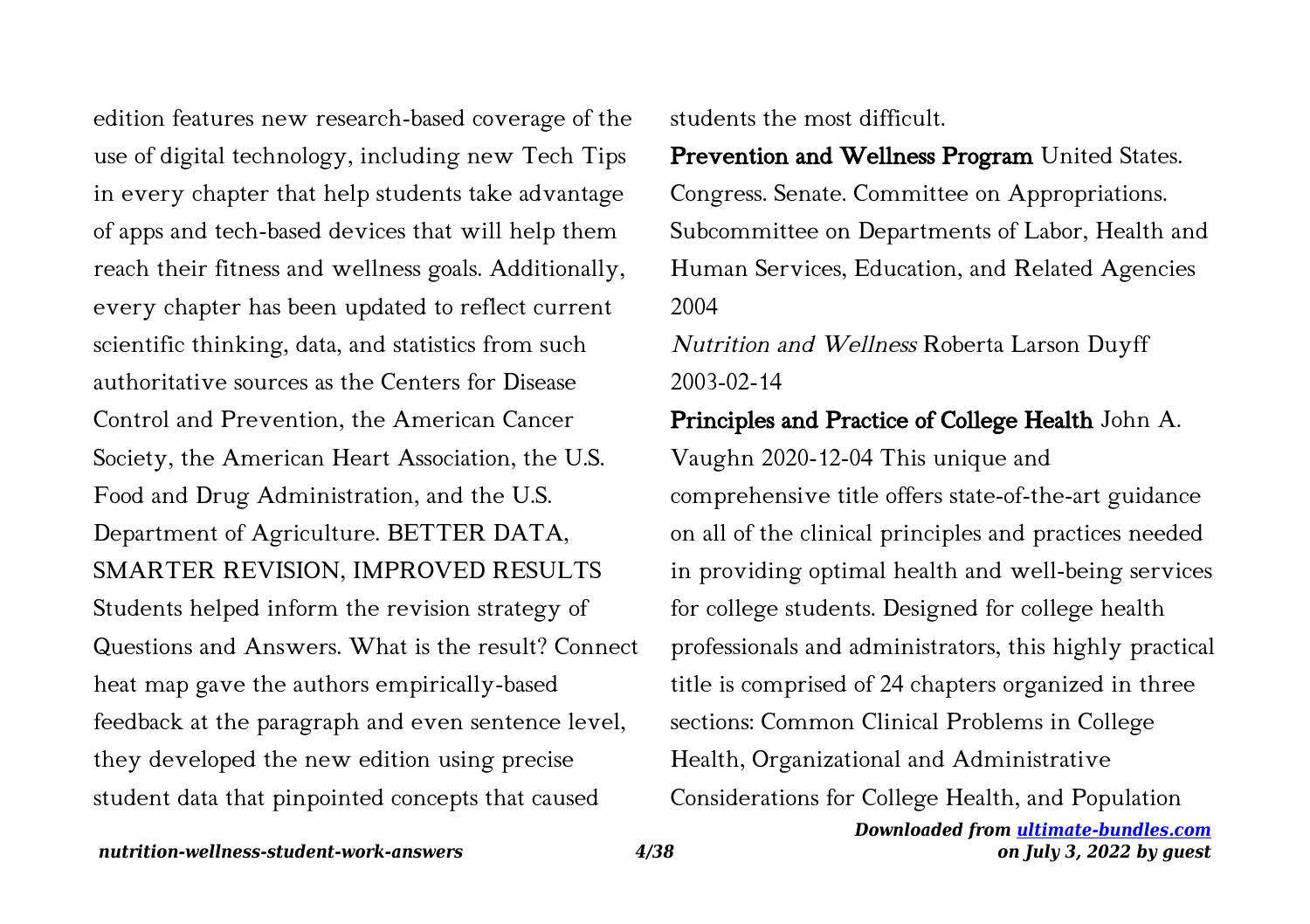and Public Health Management on a College Campus. Section I topics include travel health services, tuberculosis, eating disorders in college health, and attention deficit hyperactivity disorder among college students, along with several other chapters. Subsequent chapters in Section II then delve into topics such as supporting the health and well-being of a diverse student population, student veterans, health science students, student safety in the clinical setting, and campus management of infectious disease outbreaks, among other topics. The book concludes with organizational considerations such as unique issues in the practice of medicine in the institutional context, situating healthcare within the broader context of wellness on campus, organizational structures of student health, funding student health services, and delivery of innovative healthcare services in college health. Developed by a renowned, multidisciplinary authorship of leaders

in college health theory and practice, and coinciding with the founding of the American College Health Association 100 years ago, Principles and Practice of College Health will be of great interest to college health and well-being professionals as well as college administrators.

# Nutritional Foundations and Clinical Applications -

E-Book Michele Grodner 2021-10-02 Master the nurse's role in therapeutic nutrition and in teaching dietary health! Nutritional Foundations and Clinical Applications: A Nursing Approach, 8th Edition describes nutritional healing and wellness from the nurse's perspective. It covers dietary guidelines with a humanistic, personal touch, using first-hand accounts to show how nutrition principles apply to patients in real-world practice. This edition is updated with the most current guidelines and the latest research on nutrition. Written by noted educators Michele Grodner, Sylvia Escott-Stump,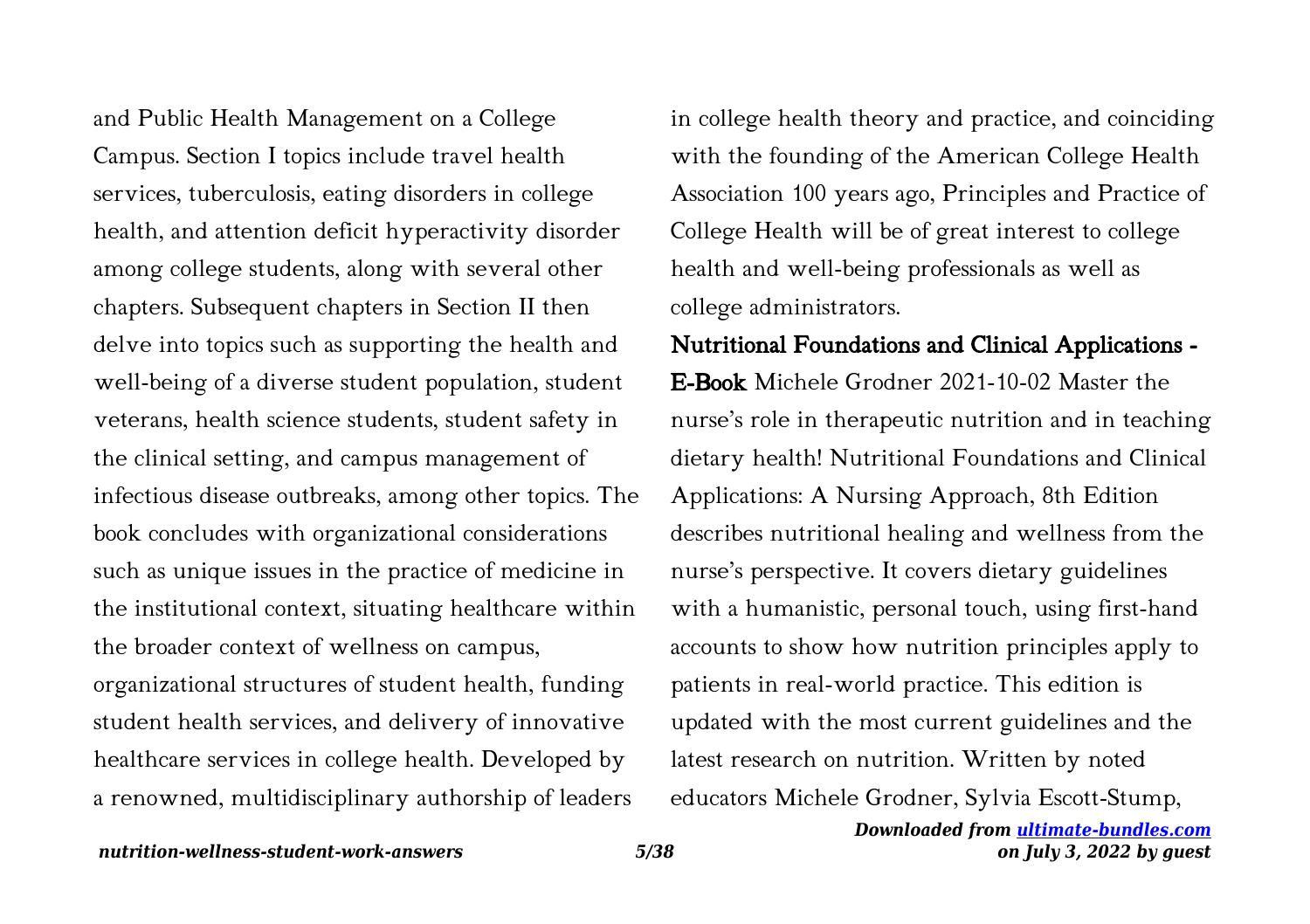and Suzie Dorner, this leading nutrition text promotes healthy diets and shows how nutrition may be used in treating and controlling diseases and disorders. Applying Content Knowledge and Critical Thinking: Clinical Applications case studies help you apply nutrition principles to real-world practice situations. Personal Perspective box in each chapter offers a firsthand account of the ways in which nutrition affects patients' lives, demonstrating the personal touch for which this book is known. Teaching Tool boxes include strategies for providing nutrition counseling to patients. The Nursing Approach boxes analyze a realistic nutritional case study according to the nursing process. Social Issue boxes show how ethical, social, and community concerns can influence health and wellness. Health Debate boxes address the nurse's response to differing opinions or controversies about food, nutrition, and health

concerns. Cultural Considerations boxes show how to understand and respect the food and health customs of specific ethnic groups. Key terms and a glossary make it easy to learn key vocabulary and concepts. NEW! Nursing Approach sections include Next Generation NCLEX® terminology as well as single-episode cases and questions, with answers on the Evolve website.

Practical Applications in Sports Nutrition Heather Hedrick Fink 2013-11-25 Revised and updated to keep pace with the growing changes in the field, the Fourth Edition of Practical Applications in Sports Nutrition provides students and practitioners with the latest sports nutrition information and dietary practices, and prepares them to assist athletes and fitness enthusiasts in achieving their personal performance goals. Early chapters provide an introduction to sports nutrition and give a thorough explanation of macronutrients, micronutrients, and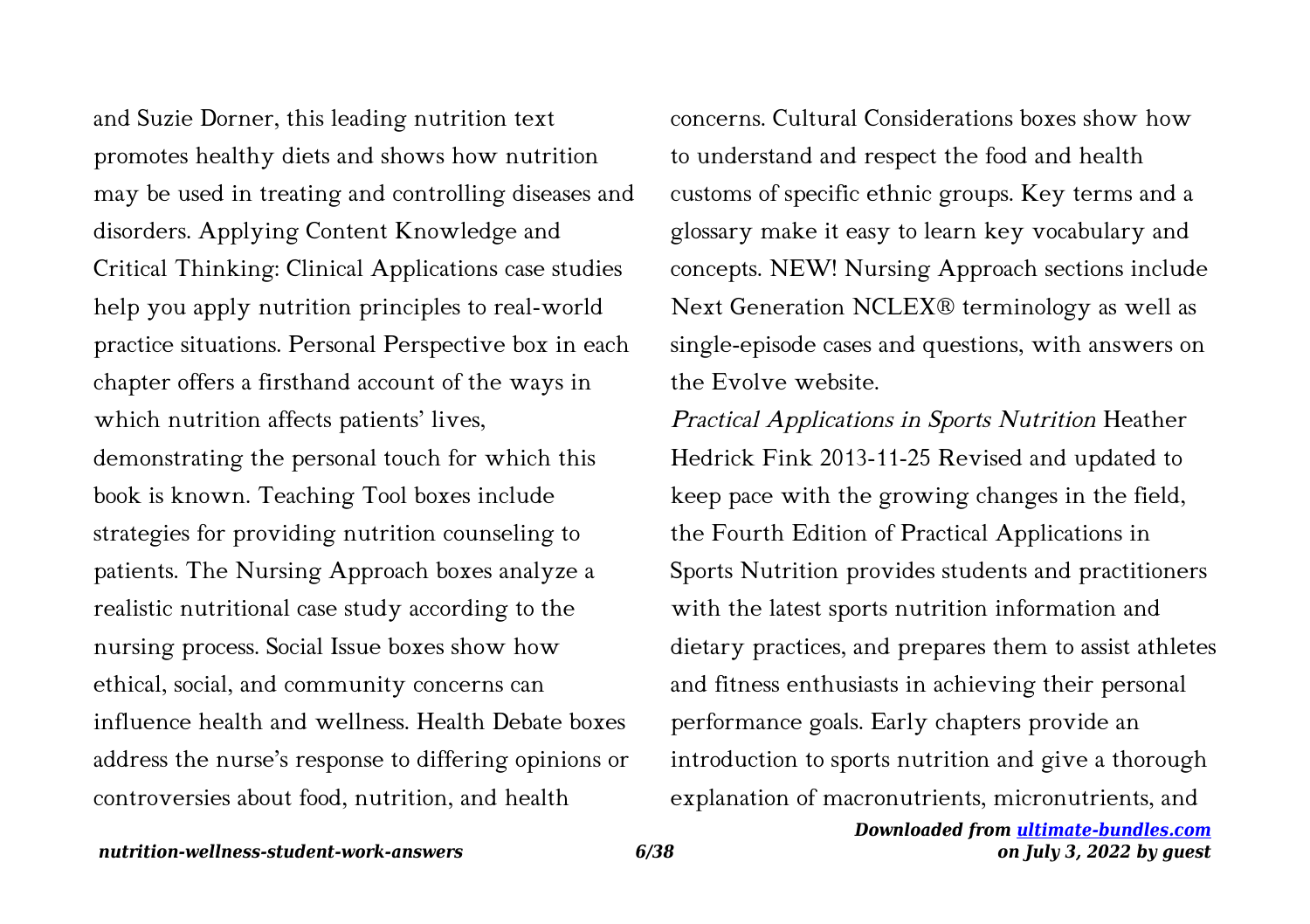water and their relation to athletic performance. Later chapters focus on the practical and applied aspects of sports nutrition including behavior change through consultations and weight management. Chapter 15 targets the unique nutrition requirements of special populations such as athletes who are pregnant, vegetarian, or have chronic diseases. The text concludes with a chapter dedicated to helping readers discover the pathway to becoming a sports dietitian through education and experience. New to the Fourth Edition: New discussion of sports nutritionists as evidence-based practitioners Current MyPlate food group recommendations Revised discussion of the relationship between current body weight and carbohydrate intake, as well as the types and the amounts of carbohydrates that should be consumed during exercise New Food For Thought callouts identify related material in Sports Nutrition

Workbook and Assessments Updated statistics, guidelines, and regulations found throughout the text, including obesity statistics, carbohydrate intake and vitamin needs."

### Making Skill Standards Work 1999

Nutrition & Wellness for Life Dorothy F. West 2011-04 Nutrition and Wellness for Life stresses the importance of healthful eating and physical activity across the life span. The text explores how decisions affect wellness at various stages of life. Your students will learn the body's need for various nutrients may be greater at some stages of thelife cycle. Nutrition and Wellness for Life includes strategies for staying physically active and for meeting the special needs of the competitive athlete. The nutrition link to social and mental health is explained. Students will learn how to recognize sources of stress and reduce its negativeimpact on total wellness. The text also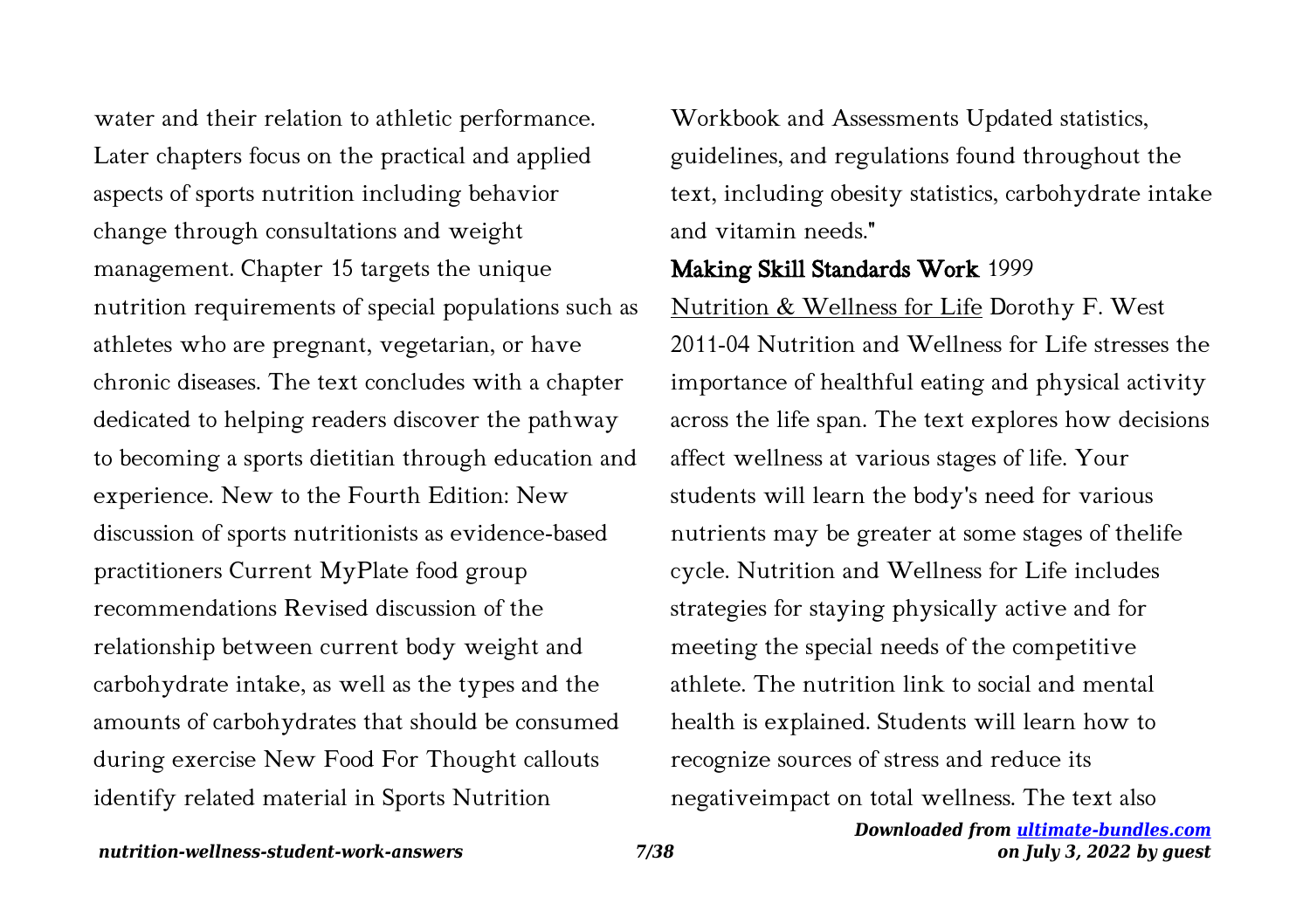explains how to handle food safely, plan nourishing meals, and make healthy food choices when eating out. This bundle includes a copy of the Student Text and an Online Text (6-Year Classroom Subscription). Students can instantly access the Online Text with browser-based devices, including iPads, netbooks, PCs, and Mac computers.With G-W Online Textbooks, students easily navigate linked table of contents, search specific topics, quickly jump to specific pages, enlarge for full-screen reading mode, and print selected pages for offline reading. Nomination of Margaret Spellings United States. Congress. Senate. Committee on Health, Education, Labor, and Pensions 2005 Health for Life Karen E. McConnell 2014-05-12

Health for Life provides the keys necessary for adopting healthy habits and committing to healthy living in high school and throughout the life span. The text covers all of the components of personal

well-being, including physical, mental, emotional, social, and spiritual health. It provides students the knowledge in making healthy choices and fosters the skill development required for taking healthy actions. Health for Life helps students in these ways: • Analyze how key influences affect their health and wellness, such as family, peers, media, and technology • Explore consumer topics and use appropriate resources to find answers to challenging questions • Sharpen their interpersonal communication skills as they share health knowledge; debate controversial topics; demonstrate refusal, negotiation, and refusal skills; manage interpersonal conflicts; and promote healthy living among their peers • Use decision-making skills and apply healthy living skills as they identify solutions to problems posed • Evaluate their own health habits as they relate to a variety of behaviors • Create goals for behavior change and establish plans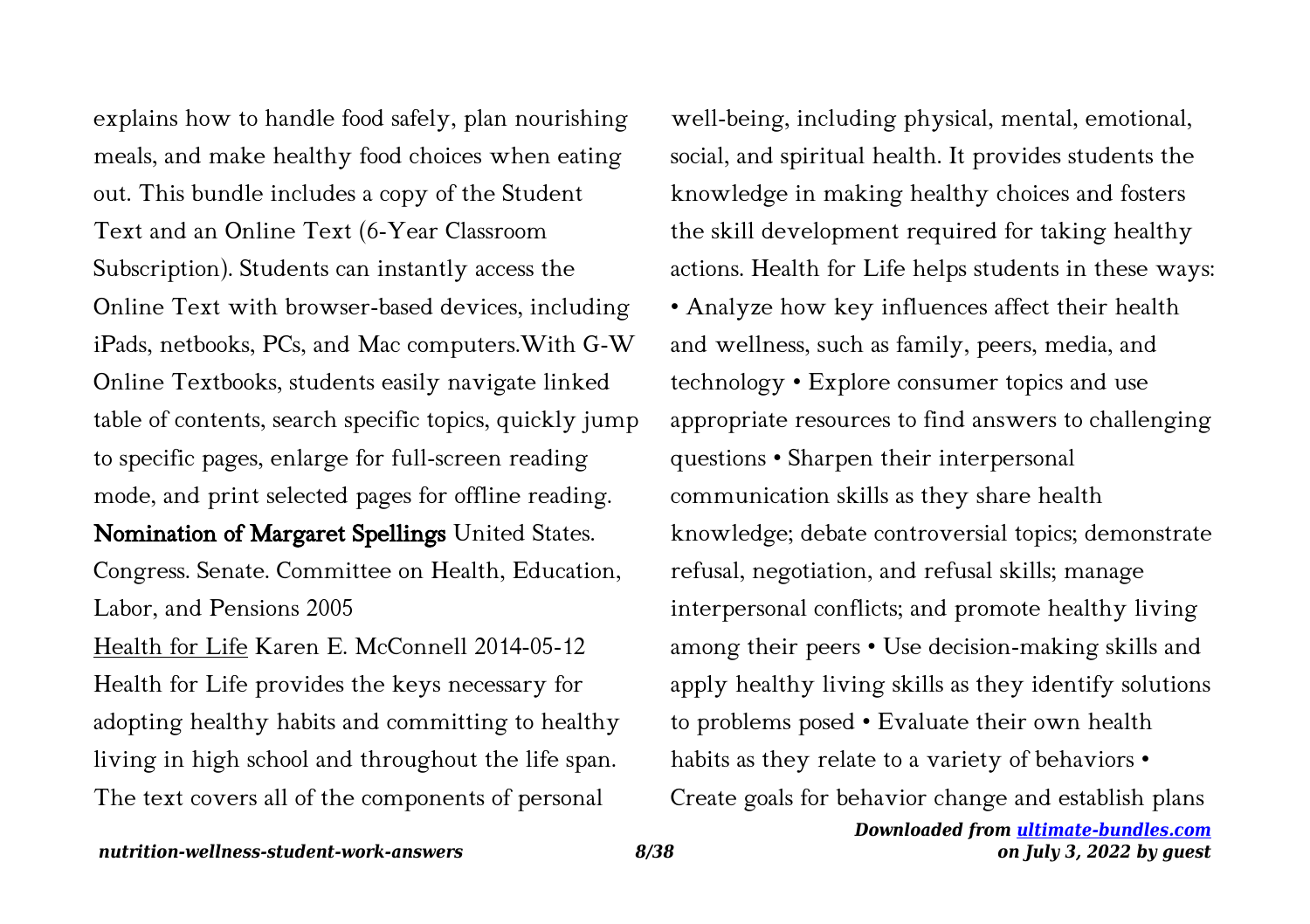for healthy living • Communicate health information with family and advocate for healthy living at home and in their communities • Discover how health and technology intersect on various topics The text is divided into seven units of 20 chapters. The chapters help students explore a range of topics, including mental health, nutrition, physical activity, stress management, healthy relationships, avoiding destructive habits, and making good health choices throughout life. Health for Life has an abundance of features that help students connect with content in personal ways and retain the information. Here's a glance at some of those features: • Lesson Objectives, Lesson Vocabulary, Comprehension Check, and Chapter Review help students prepare to dive in to the material, understand it, and retain it (standard NHES 1). • Connect spurs students to analyze various influences on their health and wellness

(standard NHES 2). • Consumer Corner aids students in exploring consumer health issues (standard NHES 3). • Healthy Communication gets students to use and expand their interpersonal communication skills as they share their views about various health topics (standard NHES 4). • Skills for Healthy Living and Making Healthy Decisions help students learn and practice self-management so they can make wise choices related to their health and wellness (standard NHES 5). • Planning for Healthy Living assists students in applying what they've learned as they set goals and establish plans for behavior change (standard NHES 6). • Self-Assessment offers students the opportunity to evaluate their health habits and monitor improvement in health behaviors (standard NHES 7). • Take It Home and Advocacy in Action prepare students to advocate for health at home and in their communities (standard NHES 8). • Health Science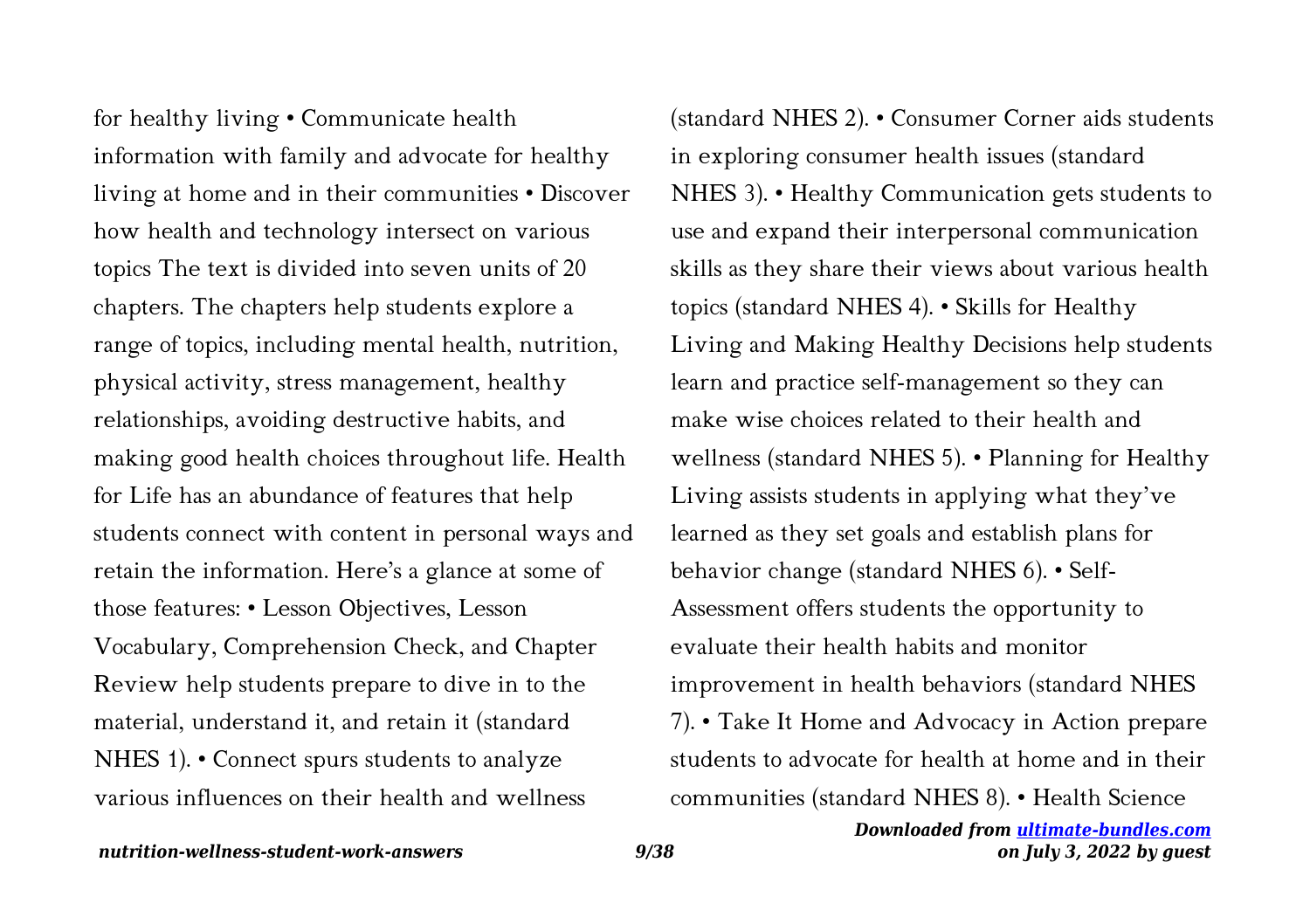and Health Technology focus on the roles of science and technology as they relate to health and where science and technology intersect regarding health issues. • Living Well News challenges students to integrate health literacy, math, and language skills to better understand a current health issue. In addition, Health for Life is reinforced by its online resources for teachers and students. Following are highlights of these two invaluable resources. Teacher Web Resource The Teacher Web Resource contains the following: • Complete lesson plans; the first three lessons have a corresponding PowerPoint slide show • An answer key to all worksheets and quizzes • A test package that includes tests for each chapter; tests consist of multiple-choice, true-or-false, fill-in-the-blank, and short essay questions All lesson plans and assessments support identified learning objectives. Each lesson plan includes these features: • Preparing the Lesson (lesson objectives and preparation) • Bell Ringer (a journal question for students, or a quiz or activity to begin class) • Lesson Focus (main points of the lesson paired with a student worksheet) • Lesson Application (main activity paired with a worksheet) • Reflection and Summary (lesson review) • Evaluate (student quiz or test or worksheet review) • Reinforcing the Lesson (Take It Home and Challenge activities) Student Web Resource The Student Web Resource contains these features: • All worksheets, quizzes, and other materials referred to in the lesson plans • Vocabulary flip cards and other interactive elements from the iBook edition • Expanded discussion of selected topics that are marked by web icons in the text • Review questions from the text, presented in an interactive format for students to fill out to check their level of understanding Delivering the content that will help students value and adopt healthy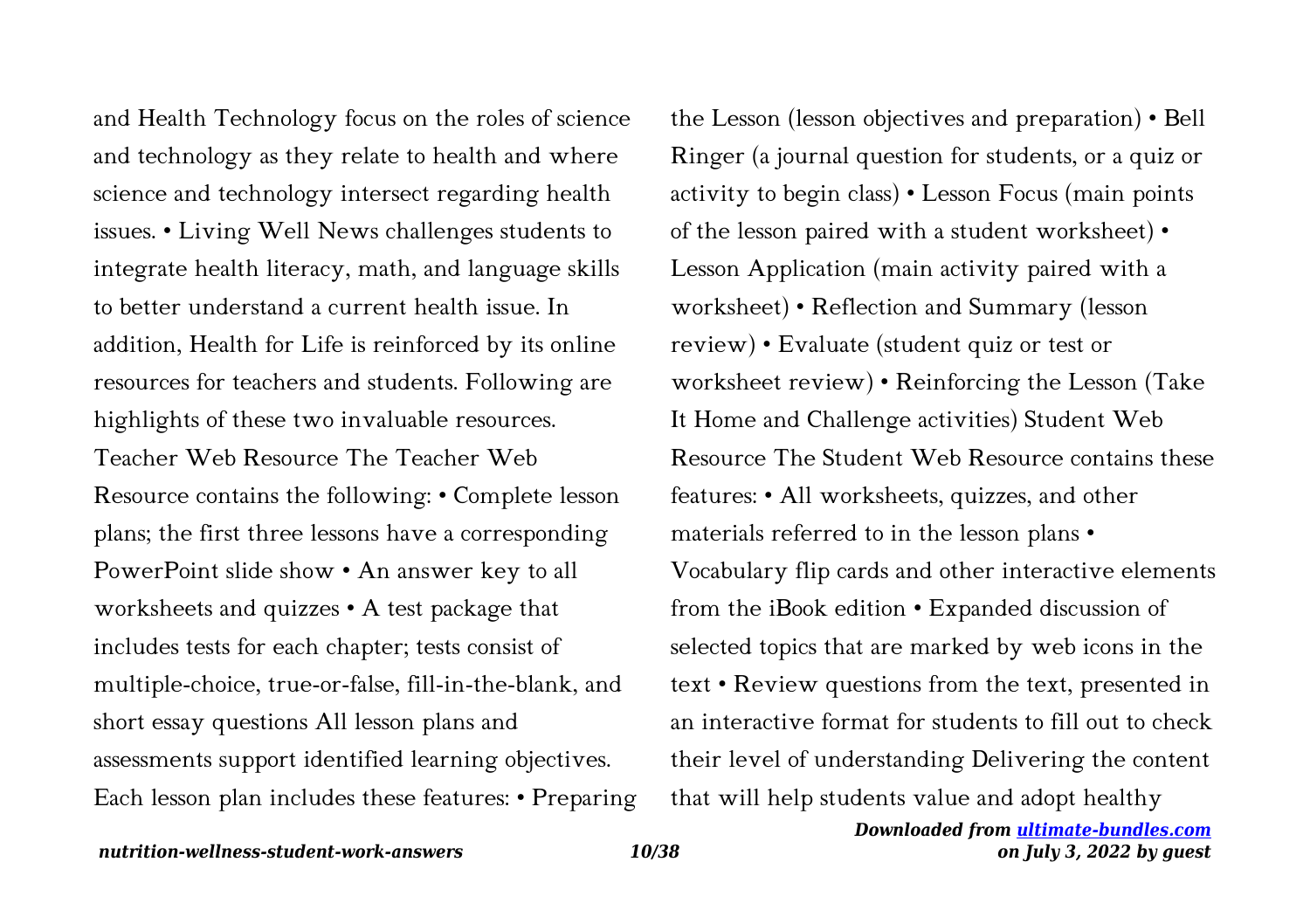lifestyles, and loaded with the features and online resources that will help students understand and retain the content, Health for Life promises to be one of the most crucial texts for students today.

### Promoting Health and Wellness in Underserved

Communities Anabel Pelham 2012-02-27 Starting from the premise that our health status,

vulnerability to accidents and disease, and life spans – as individuals and communities – are determined by the organization, delivery, and financing (or lack thereof) of health care, this book explores how educators and community caretakers teach the complex web of inter-connection between the micro level of individual health and well-being and the macro level of larger social structures. Through the lenses of courses in anthropology, ESL, gerontology, management information systems, nursing, nutrition, psychology, public health, and sociology, the contributors offer examples of

intergenerational and interdisciplinary practice, and share cutting-edge academic creativity to model how to employ community service learning to promote social change.

Nutrition and Physical Education Policy and Practice in Pacific Region Secondary Schools. Issues & Answers. REL 2012-No. 117 Melly Wilson 2011 The report describes the percentage of secondary schools that have adopted policies and practices for student wellness, physical education, food service, and nutrition education across the seven jurisdictions in the Pacific Region. Policies include providing professional development for lead health education teachers, developing strategies to promote healthy eating, forming a health council, and providing or prohibiting certain foods. Practices include requiring nutrition and physical education courses, and assessing physical activity or nutrition, and encouraging family and community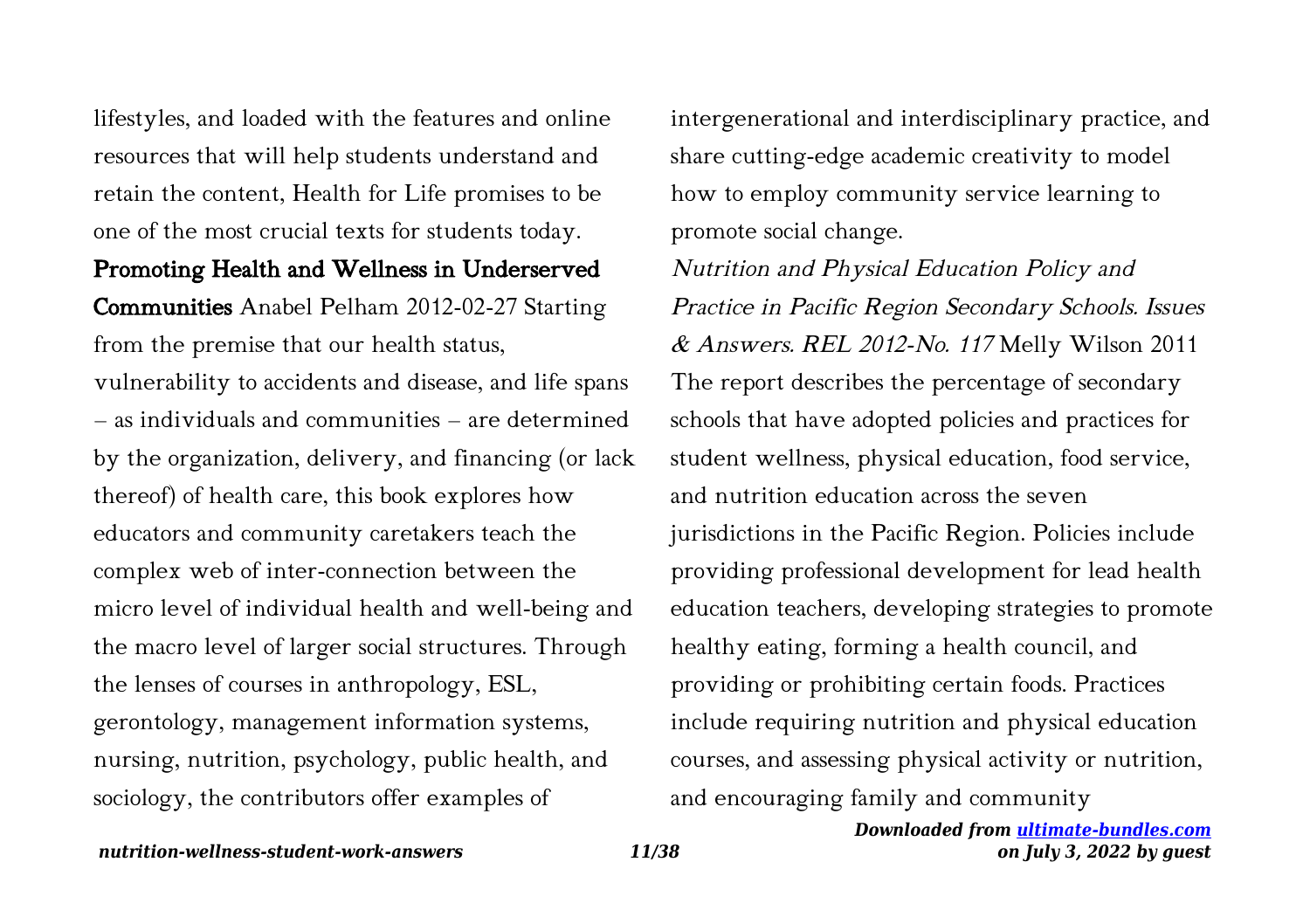involvement in health topics. This study is guided by eight research questions: (1) What are the current policies for student wellness, physical education, food service, and nutrition education in secondary schools in the seven Pacific Region jurisdictions?; (2) What percentage of secondary schools in the seven Pacific Region jurisdictions teach a required health education or physical education course?; (3) What percentage of lead health education teachers in secondary schools in the seven Pacific Region jurisdictions are offered professional development in nutrition and dietary behavior or physical activity and fitness? What percentage of physical education teachers are certified?; (4) What percentage of secondary schools in the seven Pacific Region jurisdictions offer certain types of healthy or unhealthy foods for purchase?; (5) What percentage of secondary schools in the seven Pacific Region jurisdictions implement

specific strategies to promote healthy eating?; (6) What percentage of secondary schools in the seven Pacific Region jurisdictions have some type of health council?; (7) What percentage of secondary schools in the seven Pacific Region jurisdictions encourage family and community involvement in health topics?; and (8) What percentage of secondary schools in the Pacific Region use some type of evaluation instrument to assess physical activity or nutrition? Key findings include: (1) The most common nutrition and physical education policies in secondary schools in the seven Pacific Region jurisdictions are physical education curriculum standards (six jurisdictions), student wellness policies (five jurisdictions), and school foods policy (five jurisdictions); (2) Fewer than half the jurisdictions have nutrition education curriculum standards, provide nutrient content for school meals to students and parents, or require physical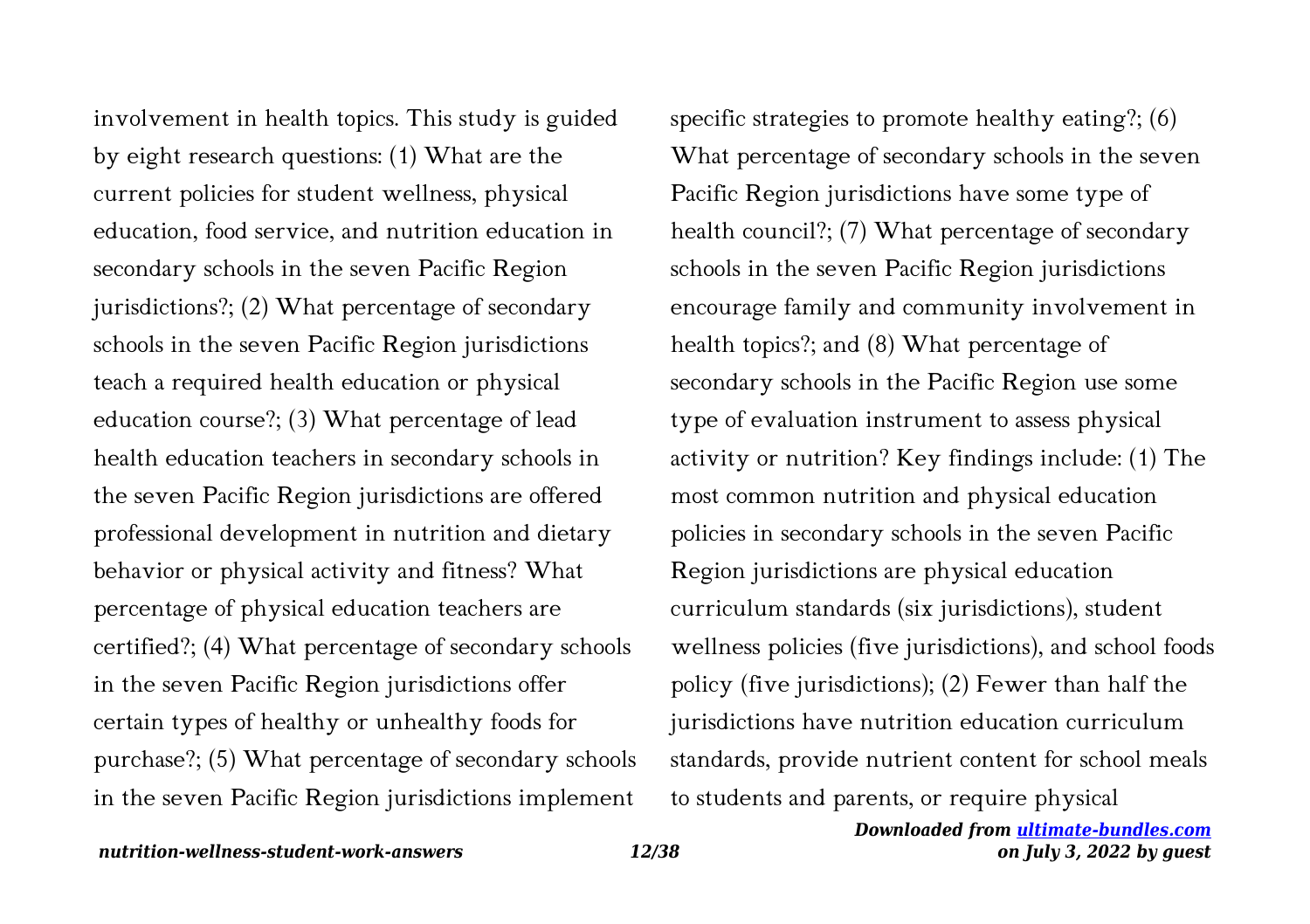education in every grade. Only one jurisdiction, Hawaii, has a nutrition or health advisory council; (3) American Samoa is the only jurisdiction that reported 100 percent of secondary schools requiring a health education course in grades 6-12, and the Republic of Palau is the only jurisdiction that reported requiring a physical education course in all secondary schools in grades 6-12; (4) All jurisdictions reported that more than 75 percent of their secondary schools' physical education staff members are certified in physical education; (5) Only American Samoa (11.5 percent) and the Commonwealth of the Northern Mariana Islands (14.3 percent) reported double-digit percentages of secondary schools that allow students to purchase fruits or nonfried vegetables in vending machines or school stores. Guam and the Republic of Palau reported that no schools in their jurisdictions offer such products for sale to students; (6) More than half

of secondary schools in Guam and Hawaii prohibit advertising and promoting candy, fast food, and sodas in school buildings, on school grounds, on school buses or other vehicles used to transport students, in school publications, and through sponsorship of school events on school premises; (7) Across the Pacific Region, 83 percent of secondary schools have someone who oversees or coordinates school health and safety programs; (8) Approximately 83 percent of secondary schools in the Republic of Palau help students' families develop or implement policies and programs related to physical activity and nutrition and healthy eating, while 24 percent of secondary schools in Hawaii and 18 percent of secondary schools in Guam do; and (9) The Commonwealth of the Northern Mariana Islands and the Republic of Palau are the only two jurisdictions in which more than 70 percent of secondary schools use some type of self-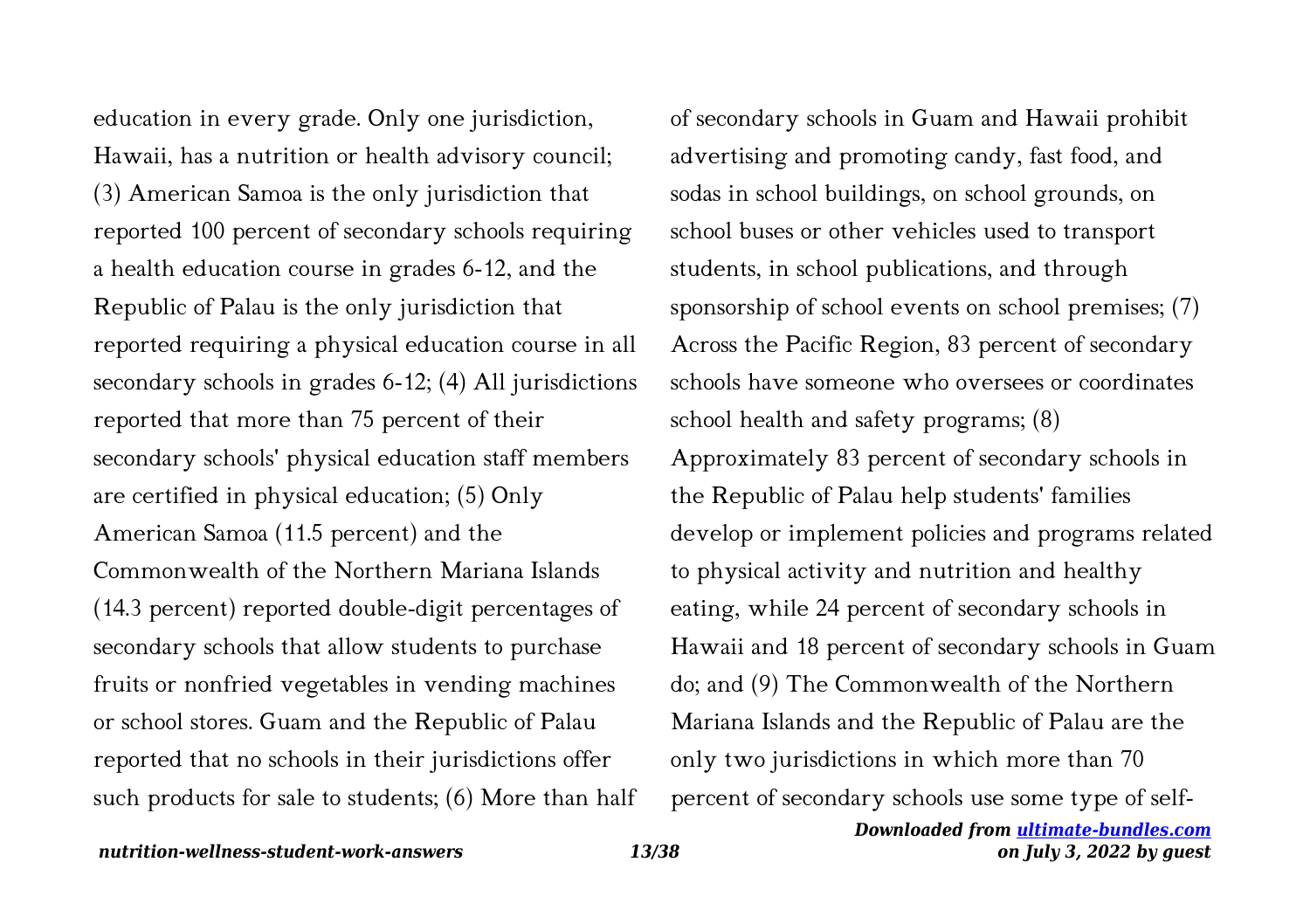evaluation instrument to assess physical activity or nutrition policies, activities, and programs.

Appended are: (1) Data sources; and (2) Supplementary data on secondary school nutrition and physical education practices. (Contains 3 boxes, 17 tables, and 8 notes.) [For "Nutrition and Physical Education Policy and Practice in Pacific Region Secondary Schools. Summary. Issues & Answers. REL 2012-No. 117," see ED526431.].

Health, Wellness, and Physical Fitness, Grades 5 - 8 Don Blattner 2013-01-02 Health, Wellness, and Physical Fitness is designed to teach students everything they need to know to make informed decisions for a lifetime of wellness. Aligned to Common Core State Standards, the activities in this workbook teach students about heredity, exercise, and nutrition, as well as tobacco, illegal drugs, mental health, and becoming a wise consumer. Selfassessments, real-world situations, games, puzzles,

and quizzes reinforce these important lessons while also building strong, independent learners.

### Standards-Based Physical Education Curriculum

Development Chair and Professor Georgia State University Atlanta Georgia Jacalyn Lund 2011-04-01 Standards-Based Physical Education Curriculum Development, Second Edition is developed around the National Association of Sport and Physical Education (NASPE) standards for K-12 physical education. This innovative guide teaches students about the process of writing curriculum in physical education and was written by experts who have had specific experience designing and implementing this thematic curriculum. The text begins by looking at the national physical education standards and then examines physical education from a conceptual standpoint, addressing the so what of physical education. It then goes on to examine the development of performance-based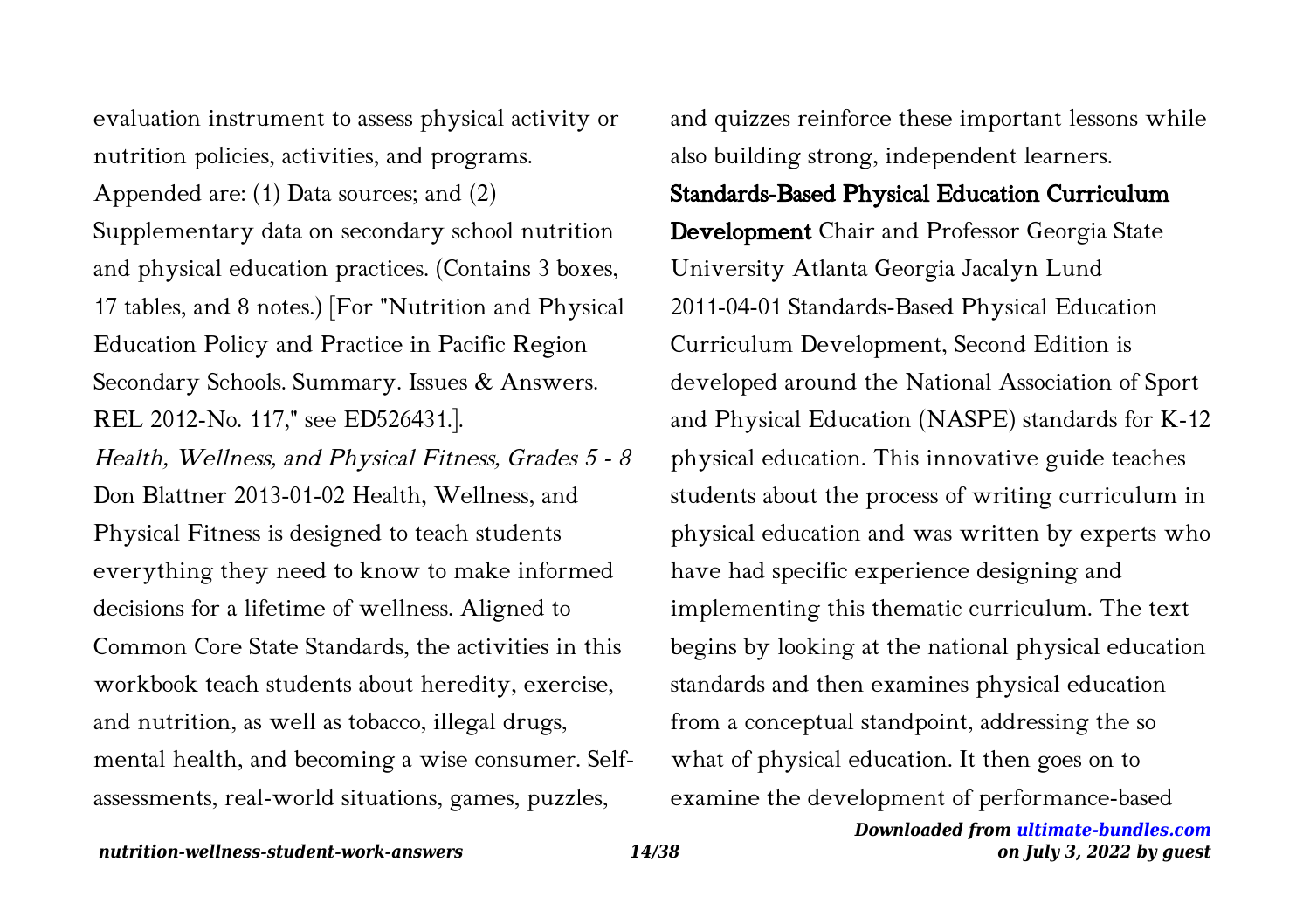assessments designed to measure the extent of student learning. The second part of the text explores the various curricular models common to physical education: sport education, adventure education, outdoor education, traditional/multi activity, fitness, and movement education. It goes on to describe each model, provide examples of curriculums that use it, show how the model links with physical education standards, and provide appropriate assessments for it. The third part, Chapter 14: It s Not Business As Usual, discusses how to improve one s physical education curriculum by doing things differently and embracing change."

# Designing and Teaching Fitness Education Courses

Jayne D. Greenberg 2021-08-20 Fitness education is often overlooked for various reasons: no equipment, no weight room, large class size, or lack of professional development. Designing and Teaching

Fitness Education Courses provides real solutions for all these issues. This book offers secondary-level physical educators innovative ideas, practical answers, and guidance in implementing fitness education programming that will meet the needs of all students. Designing and Teaching Fitness Education Courses is packed with highly useful tools and resources: 211 instructional photos showing exercises and stretches that require no equipment and are easily adapted for varying abilities 18 pacing guides that form a week-by-week blueprint for implementing a semester-long fitness education course A robust online resource with all 18 pacing guides, as well as a blank template for developing your own; 139 video demonstrations of all the book's exercises and stretches; PowerPoint presentations to show in PE classes, including video demonstrations of the book's exercises and stretches; and teacher aids and student handouts, including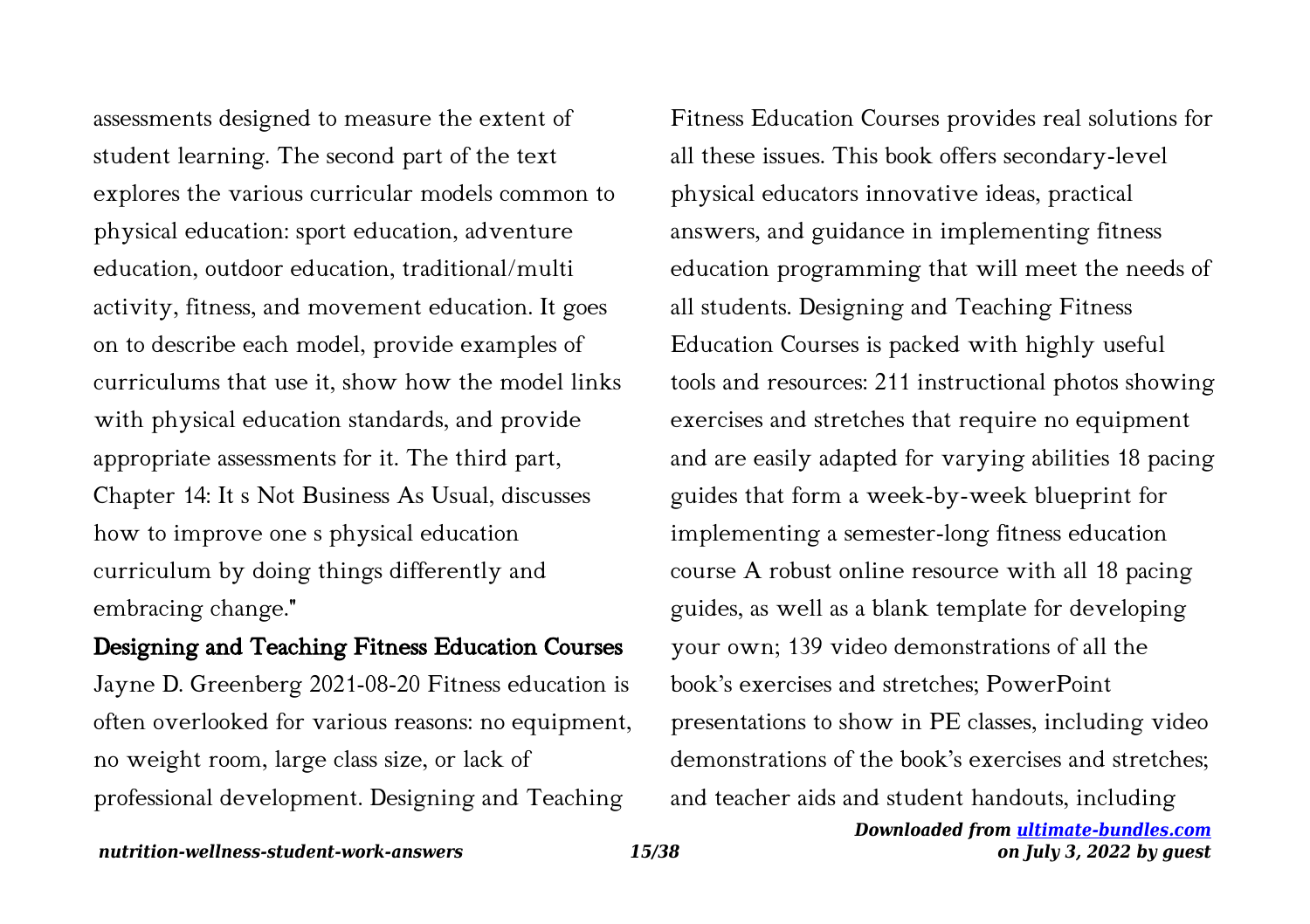assignments, assessments, posters, and a 12-week personal fitness plan Teachers can use the pacing guides to develop a semester-long fitness education course that can be implemented in either a traditional or block schedule. These guides offer objectives, class discussion topics, activities, assessments, and teaching strategies for each week of an 18-week semester. All topics in the guides are aligned with SHAPE America's National Standards and Grade-Level Outcomes for K–12 Physical Education. The authors guide teachers in addressing the following priorities within a fitness education course: social and emotional learning; behavior modification principles and adherence to fitness activities; social cognitive theory; classroom management; student safety; equity, diversity, and inclusion; and social justice. Designing and Teaching Fitness Education Courses also includes a detailed chapter on nutrition education written by

internationally recognized sport nutritionist Lisa Dorfman, who provides teachers a wealth of information to integrate into fitness courses. Teachers will learn how to integrate a quality fitness education curriculum into any setting (rural, urban, or suburban) and any learning model (remote, hybrid, or in-person learning). Designing and Teaching Fitness Education Courses is organized into three sections: Part I presents both theoretical and practical knowledge of fitness education; its importance in a standards-based curriculum; pedagogical and content knowledge considerations; nutrition, wellness, and consumer issues; and the general components of fitness education. Part II focuses on various components of fitness education: flexibility, strength, and cardiorespiratory fitness. This part includes stretching and muscular strength and endurance workouts, illustrated with photos in the book and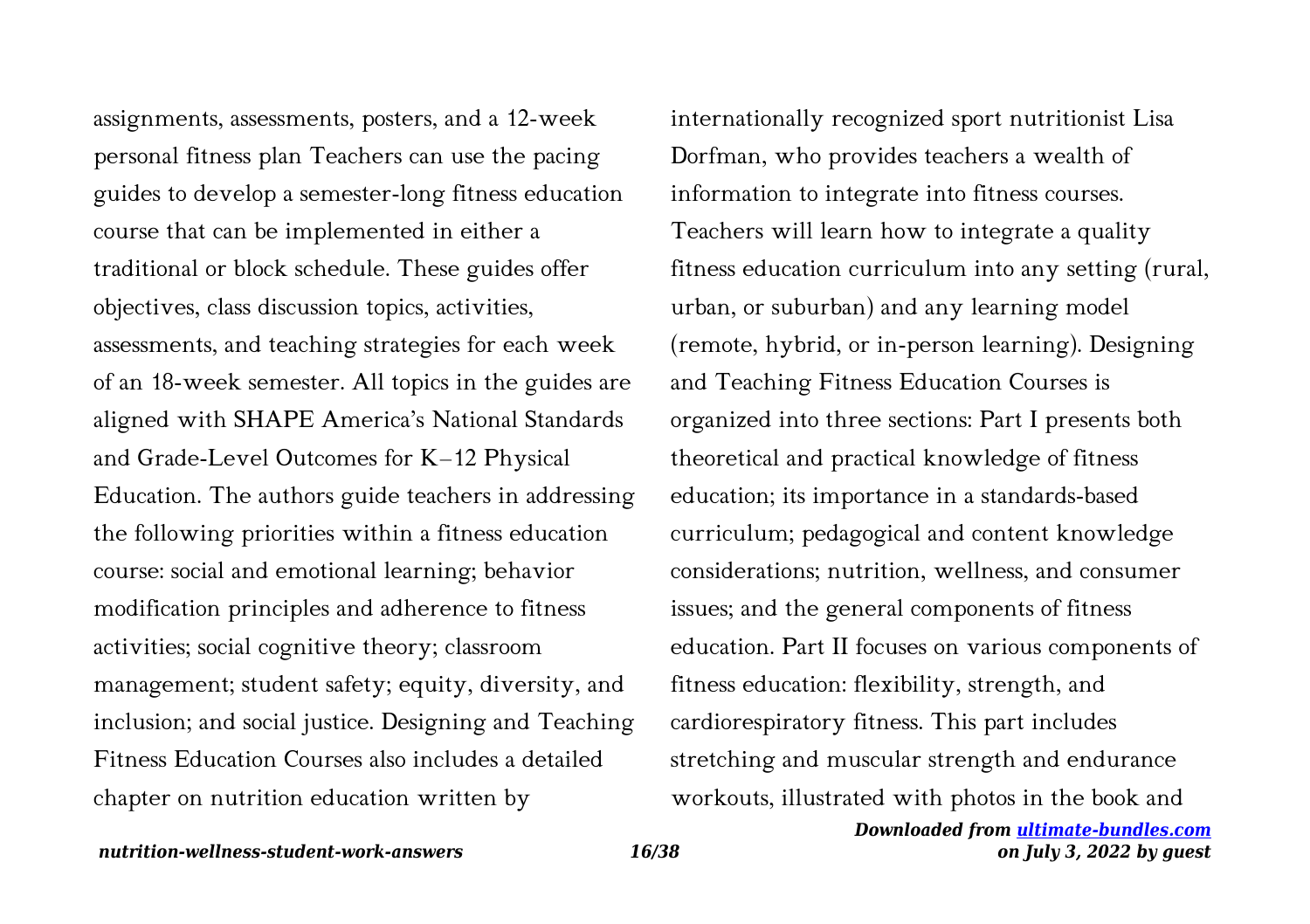videos in the online resource. Part III guides readers in enabling students to participate in community fitness and activity events to support the development of lifelong fitness habits. Through Designing and Teaching Fitness Education Courses, teachers will be able to provide appropriate fitness activities that will lead to the elevated health and wellness of students and a greater appreciation for participating in lifelong activities. Note: A code for accessing HKPropel is included with all new print books.

Community Nutrition Nweze Nnakwe 2017-08-18 Community Nutrition: Planning Health Promotion and Disease Prevention, Third Edition provides students with the knowledge, skills, tools, and evidence-based approaches they need to assess, implement, and evaluate community-based nutrition interventions that promote health and prevent diseases.

A Field Guide for Activating the Learner Mario C. Barbiere 2018-09-26 This field guide provides practical application of the skills presented via activities and worksheets that are provided within each chapter.

Nutrition, Health, and Safety for Young Children Joanne Sorte 2015-10-08 This book provides students with a comprehensive understanding of the nutrition, health, and safety needs of young children from birth through 8 years of age. The book is designed to give future teachers practical, applied, easy-to-understand information that will prepare them to serve young children in the family child care, childcare center, preschool and early primary school setting. Students will find the case scenarios woven throughout the chapters engaging and an effective means to transfer the learning of concepts to real life settings. This transfer of learning is reinforced by web video clips available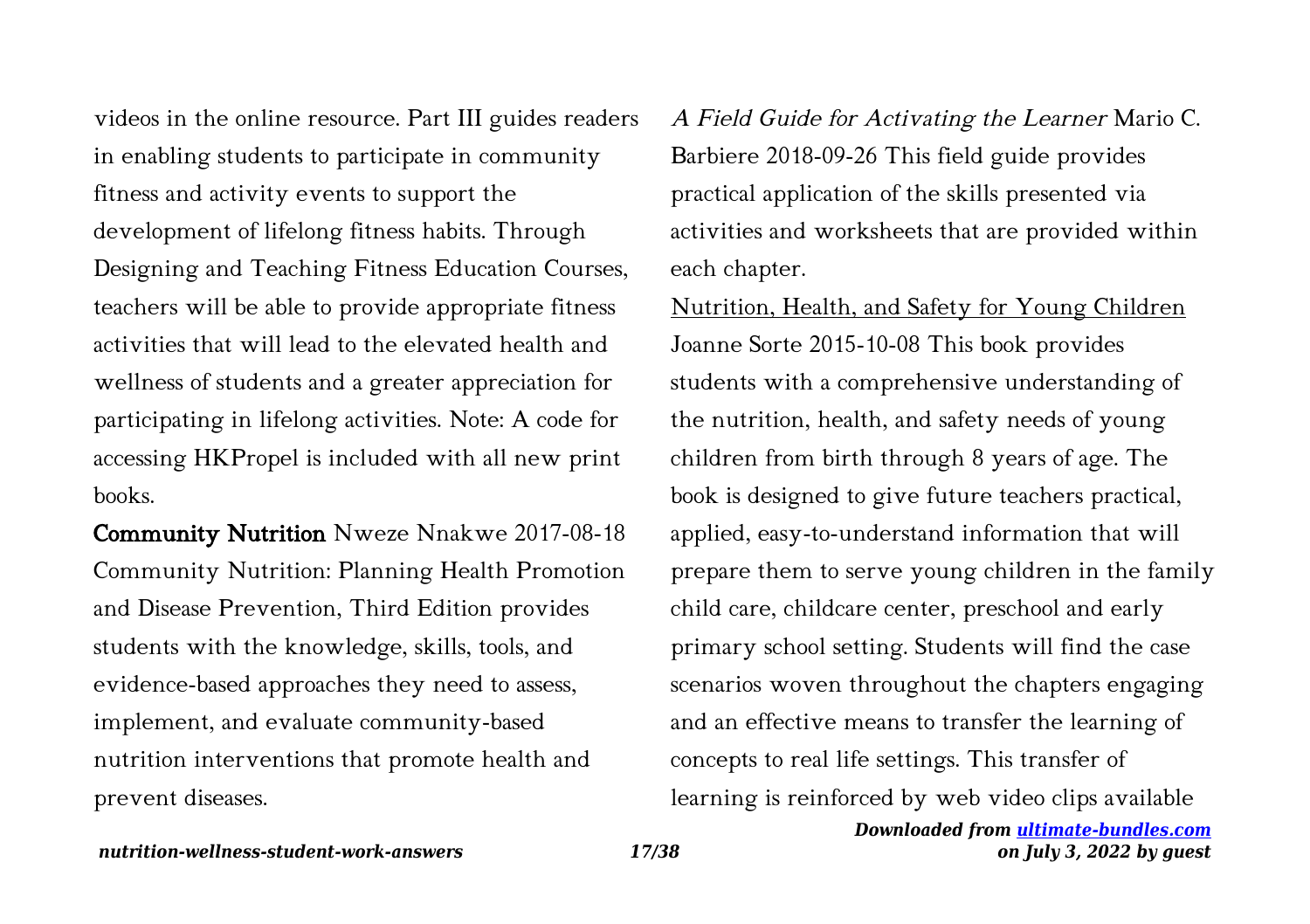at the MyEducationlab website that bring what students read and learn to life.

Wow! Sydney Travels Through the World of Wellness Bonnie K. Nygard 2005 Meet the Challenge of Comprehensive Health Education in Elementary School Human Kinetics recognizes that health education may be challenging to fit into your busy schedule. That is why we developed the World of Wellness Health Education series (WOW!): -With WOW! you can deliver top-quality health education within the limited hours of the school day, promote health literacy, meet the mandates of No Child Left Behind legislation, and enhance your efforts to achieve the objectives of the overall curriculum that you work so hard to implement. -WOW! is designed to develop strong and compelling links between what students should know and what they should be able to do in the areas of reading and writing. -Finally--but no less

importantly--WOW! emphasizes the importance of physical activity and nutrition throughout the health education strands. Through careful design and execution, a coordinated approach, and consideration for real students and teachers in real school settings, WOW! not only helps you meet the challenge, but does so in a way that appeals to kids of all ages. Fun. Easy. Complete. The World of Wellness Health Education series enables you to teach your students the importance of leading an active and healthy life through conceptually grounded, context-based lessons. What's even more exciting is that while your students are learning, they'll become acquainted with a very special group of friends who will take them on a wellness journey throughout the school year. Ruby, Cody, T.J., Sydney, and others will help your students learn about health while strengthening their abilities in reading, writing, and other cross-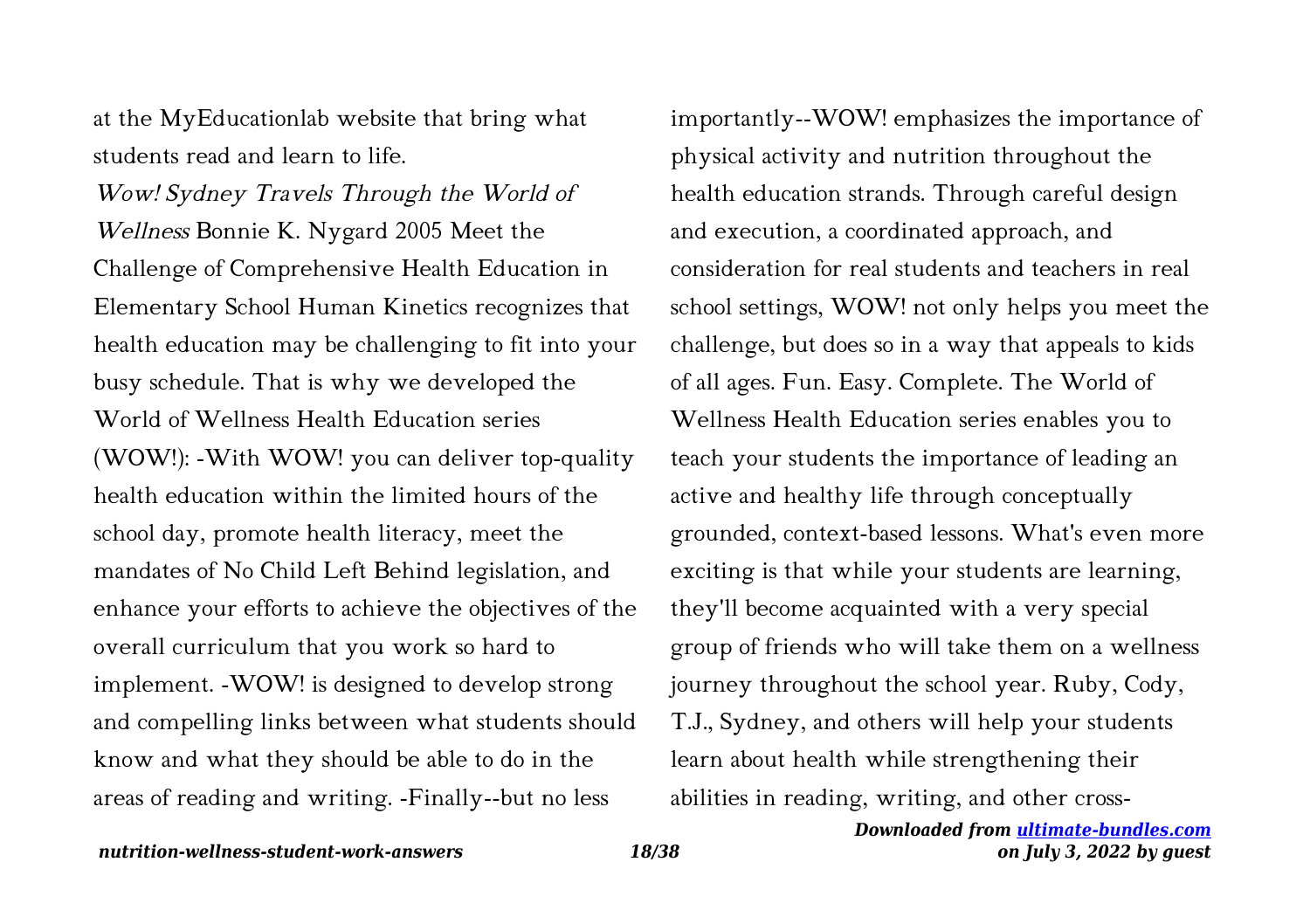curricular topics. WOW! functions as a group of kits- -without the cost of a kit! Ancillaries other publishers might make you pay extra for are included with the teacher's guides for each level of the WOW! series at a very affordable price. Plus, few supplies are need for delivering the dynamic lessons found in WOW!, and the few little things you might need for activities or demonstrations are inexpensive and easily found in a school or discount store. That means that you can deliver WOW! content expertly, smoothly, and affordably with very little prep time! Coordinated School Health Connections Today's child needs an updated, multifaceted approach in order to achieve health literacy, or the ability to make choices that will enhance personal health and well-being now and in the future. For many years, the Centers for Disease Control and Prevention (CDC) have promoted the key to children's health and well-being through

their Coordinated School Health Model. This model encompasses eight interactive areas: -Health education -Physical education -Health services - Nutrition services -Counseling, psychological, and social services -Healthy school environment -Health promotion for staff -Family and community involvement WOW! Delivers Coordinated School Health With concern rapidly growing about childhood obesity, inactivity, and other health risks such as type 2 diabetes, states and municipalities are now responding by passing laws requiring coordinated school health. The WOW! Health Education series meets these needs by providing the four components that are most frequently required: -Health education core content meeting the relevant national standards -Physical education helping students meet the national standards - Parent involvement newsletters provided per unit

and per grade level, in both English and Spanish -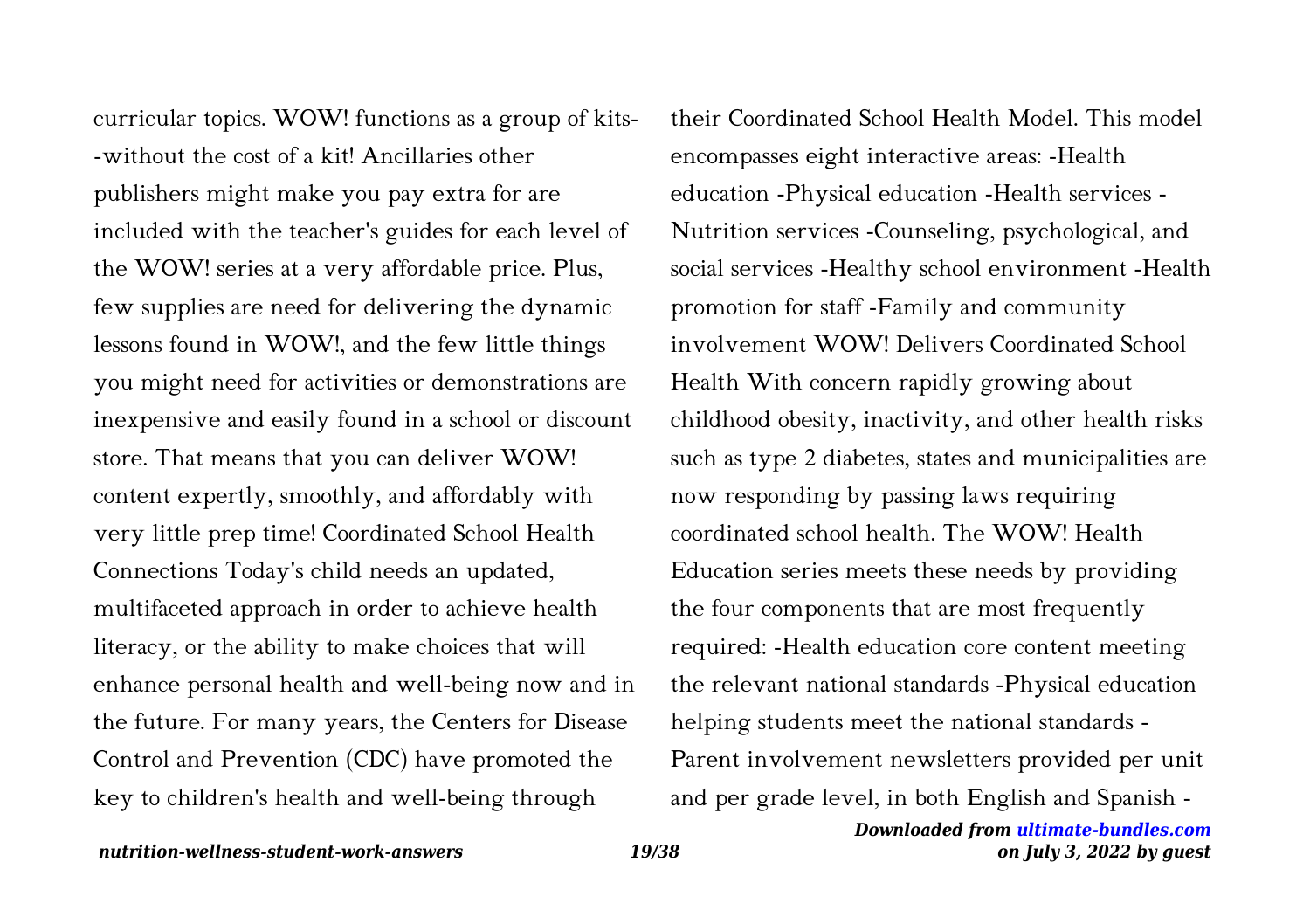Nutrition education and services for students and parents alike. Professional development opportunities are available through the authors to support each essential component. This Is How WOW! Works Each level of The World of Wellness Health Education series consists of the following: -a teacher's guide -a teacher's resource CD-ROM -a student book that corresponds to the students' levels For kindergarten students, the student book is a big book, a large colorful book for the teacher to read to the group; first- through fifthgrade students have their own books. In addition, an abridged first-grade student book is available in big book format. Color Coding Across the series, kindergarten through fifth grade, WOW! uses a color-coded system to denote grade levels. This allows you the additional flexibility of using a lower level to meet the needs of students with academic challenges or a higher level to challenge gifted

students. In today's world of tight budgets and increasing demands on school resources, rest assured that the WOW! student books are not intended to be used as workbooks. Rather, they are meant to last multiple years while still being cost-effective. This complies with the directives of most school districts not to purchase student consumables.

# The Smart Student's Guide to Healthy Living

Margaret Jane Smith 2006-01-01 A practical and engaging guide for college students, this book shows how food choices, fitness, and sleep and stress management can lead to better academic and creative performance.

# Inspiring Greatness in Education Edward Zigler Ph.D. 2014-05-05 One of the major domestic policy issues of our time is whether our nation can provide a more effective educational experience for our children. Economists have stressed that the quality of our educational system eventually defines the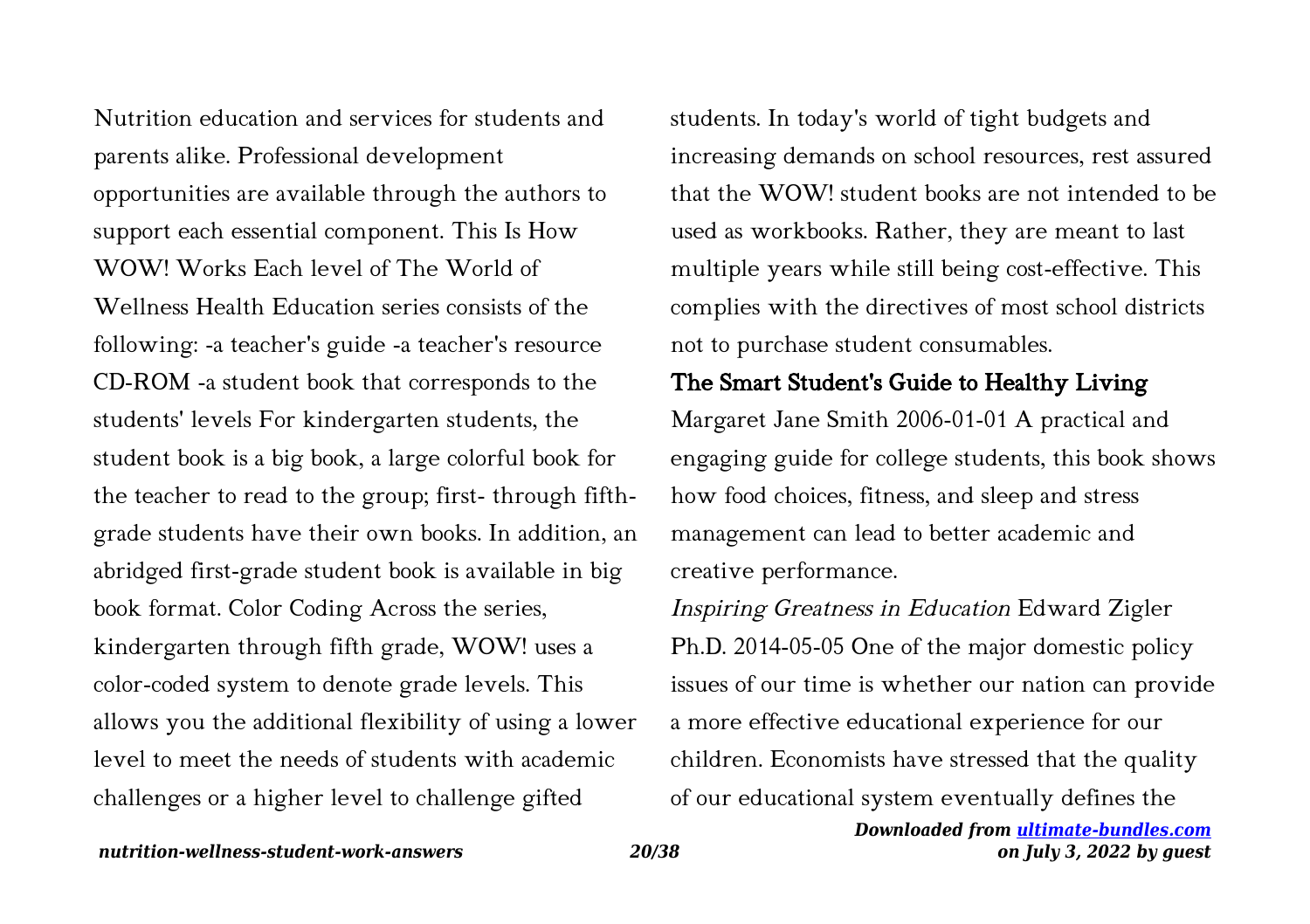ability of our workforce, which in turn affects our competitive position in the world market. This issue has earned increasing attention in light of recent reports that students in many nations perform at higher levels of educational competence than children in America's schools. Inspiring Greatness in Education describes the 21st Century Schools program (21C), a whole-school reform model developed by Edward Zigler over 20 years ago and since then has been in a constant state of testing, implementation, and scaling up. The goal of 21C is to promote optimal child development, which should become manifest in sound educational performance. In practice, 21C provides preschool education as well as good-quality child care before and during the school years, in combination with a number of other family supports. This book will provide an in-depth case study examination of the experience of the Independence School District in

Independence, Missouri. The Independence School District embraced School of the 21st Century concepts in 1988, becoming the first urban school district in the nation to do so. This book reveals and documents Independence School District's success as a national model for 21C programming, as well as the experiences, testimonials and opinions of parents, students, teachers, administrators and community officials. By focusing on the impetus and history of the 21C concept, its organic evolution and its applications at the Independence School District, this book is designed to inform, educate, and inspire all who read it and to serve as a model for other school districts that want to achieve similar successes.

# Nutrition and Physical Education Policy and Practice in Pacific Region Secondary Schools. Summary. Issues & Answers. REL 2012-No. 117 Melly Wilson 2011 The report describes the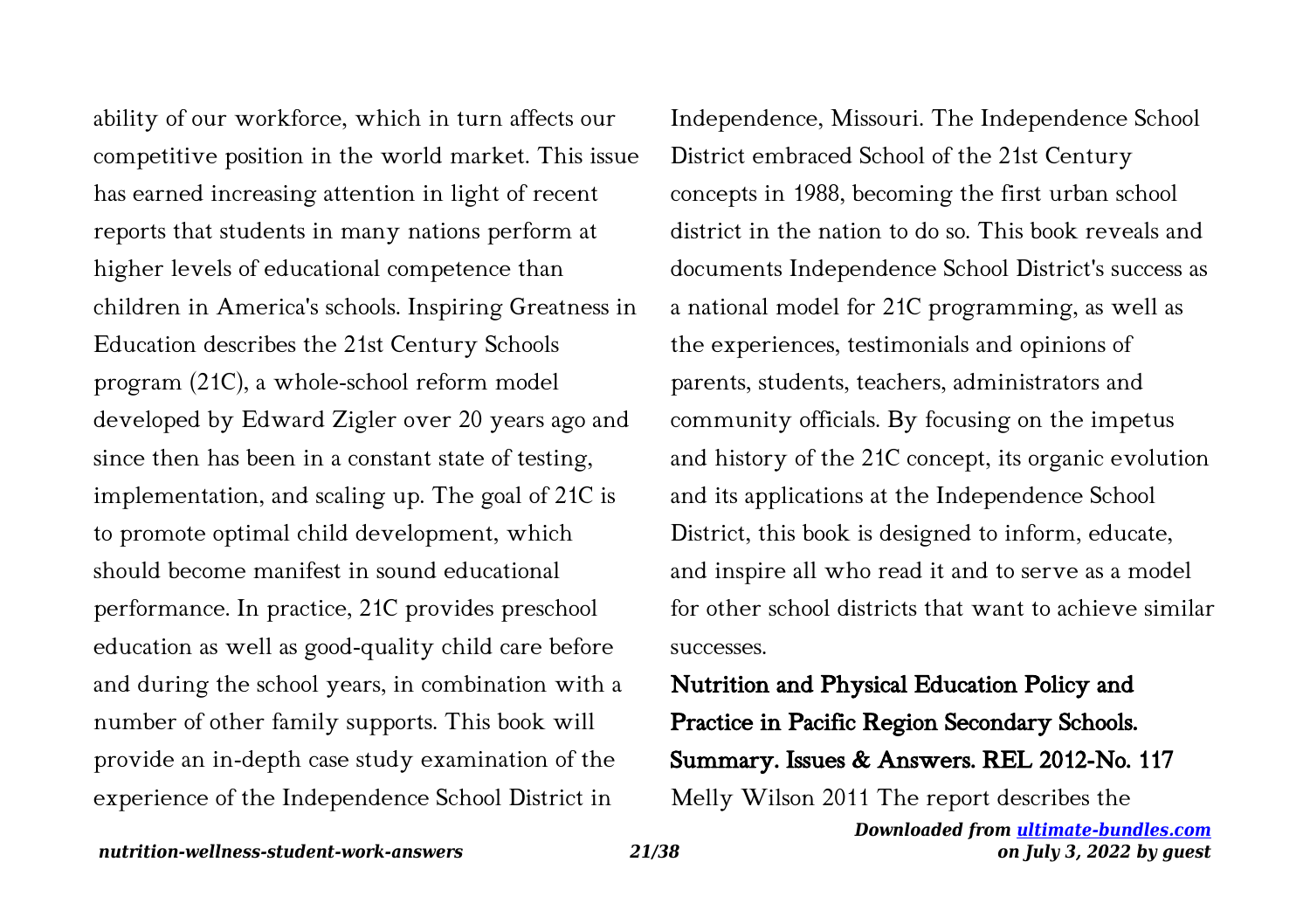percentage of secondary schools that have adopted policies and practices for student wellness, physical education, food service, and nutrition education across the seven jurisdictions in the Pacific Region. Policies include providing professional development for lead health education teachers, developing strategies to promote healthy eating, forming a health council, and providing or prohibiting certain foods. Practices include requiring nutrition and physical education courses, and assessing physical activity or nutrition, and encouraging family and community involvement in health topics. This study is guided by eight research questions: (1) What are the current policies for student wellness, physical education, food service, and nutrition education in secondary schools in the seven Pacific Region jurisdictions?; (2) What percentage of secondary schools in the seven Pacific Region jurisdictions teach a required health education or

physical education course?; (3) What percentage of lead health education teachers in secondary schools in the seven Pacific Region jurisdictions are offered professional development in nutrition and dietary behavior or physical activity and fitness? What percentage of physical education teachers are certified?; (4) What percentage of secondary schools in the seven Pacific Region jurisdictions offer certain types of healthy or unhealthy foods for purchase?; (5) What percentage of secondary schools in the seven Pacific Region jurisdictions implement specific strategies to promote healthy eating?; (6) What percentage of secondary schools in the seven Pacific Region jurisdictions have some type of health council?; (7) What percentage of secondary schools in the seven Pacific Region jurisdictions encourage family and community involvement in health topics?; and (8) What percentage of secondary schools in the Pacific Region use some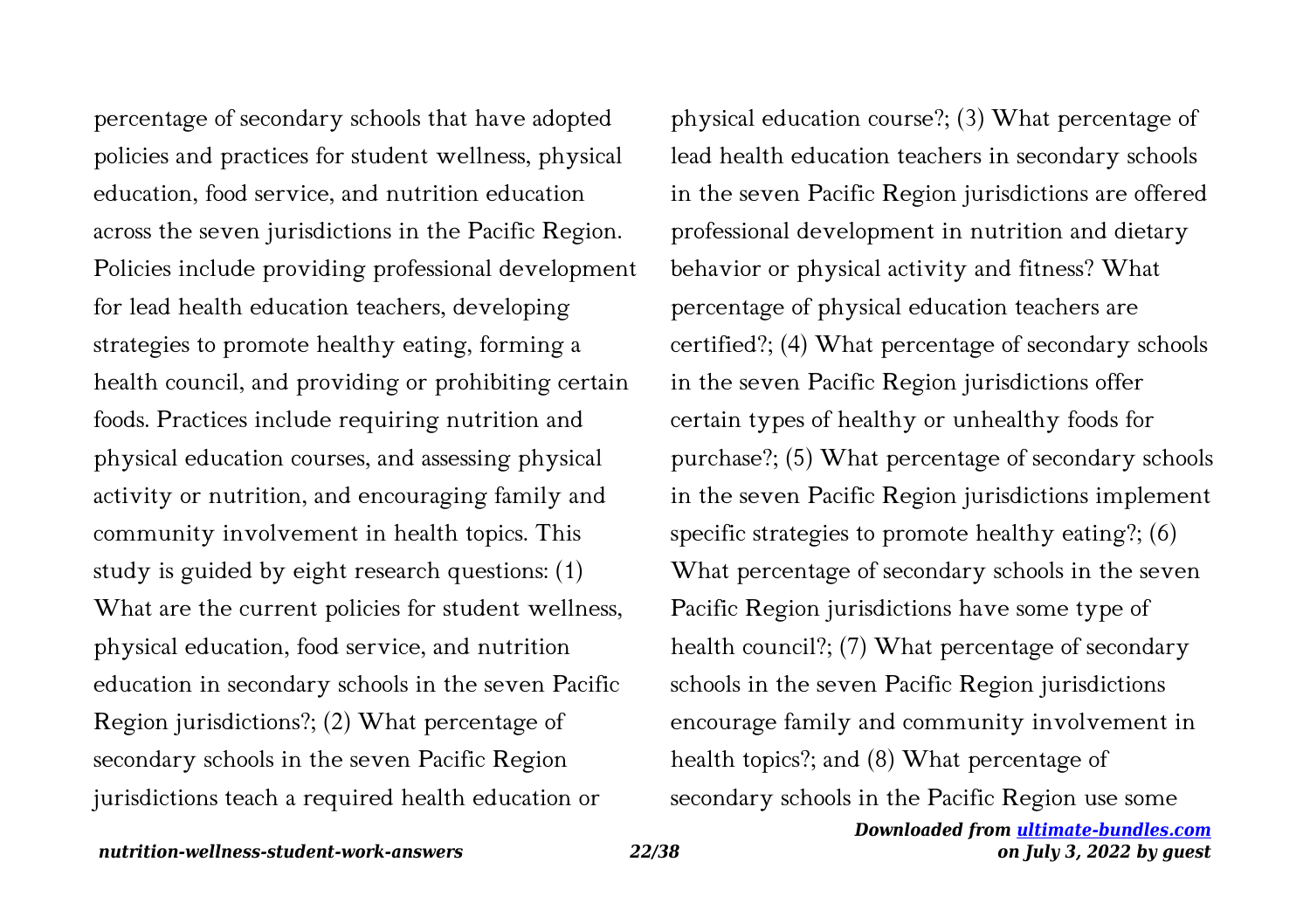type of evaluation instrument to assess physical activity or nutrition? Key findings include: (1) The most common nutrition and physical education policies in secondary schools in the seven Pacific Region jurisdictions are physical education curriculum standards (six jurisdictions), student wellness policies (five jurisdictions), and school foods policy (five jurisdictions); (2) Fewer than half the jurisdictions have nutrition education curriculum standards, provide nutrient content for school meals to students and parents, or require physical education in every grade. Only one jurisdiction, Hawaii, has a nutrition or health advisory council; (3) American Samoa is the only jurisdiction that reported 100 percent of secondary schools requiring a health education course in grades 6-12, and the Republic of Palau is the only jurisdiction that reported requiring a physical education course in all secondary schools in grades 6-12; (4) All jurisdictions

reported that more than 75 percent of their secondary schools' physical education staff members are certified in physical education; (5) Only American Samoa (11.5 percent) and the Commonwealth of the Northern Mariana Islands (14.3 percent) reported double-digit percentages of secondary schools that allow students to purchase fruits or nonfried vegetables in vending machines or school stores. Guam and the Republic of Palau reported that no schools in their jurisdictions offer such products for sale to students; (6) More than half of secondary schools in Guam and Hawaii prohibit advertising and promoting candy, fast food, and sodas in school buildings, on school grounds, on school buses or other vehicles used to transport students, in school publications, and through sponsorship of school events on school premises; (7) Across the Pacific Region, 83 percent of secondary schools have someone who oversees or coordinates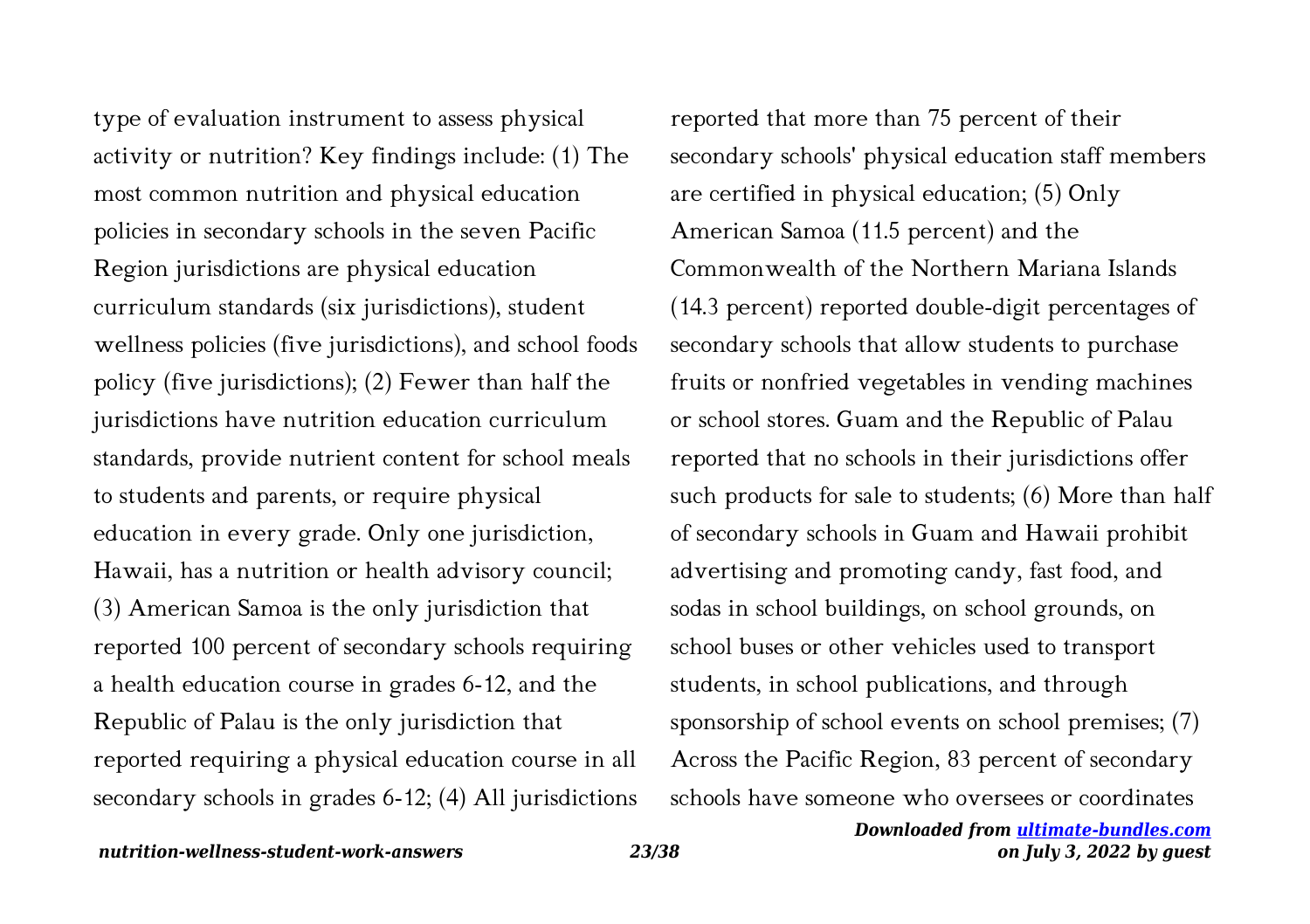school health and safety programs; (8) Approximately 83 percent of secondary schools in the Republic of Palau help students' families develop or implement policies and programs related to physical activity and nutrition and healthy eating, while 24 percent of secondary schools in Hawaii and 18 percent of secondary schools in Guam do; and (9) The Commonwealth of the Northern Mariana Islands and the Republic of Palau are the only two jurisdictions in which more than 70 percent of secondary schools use some type of selfevaluation instrument to assess physical activity or nutrition policies, activities, and programs. (Contains 4 notes.) [For the full report, "Nutrition and Physical Education Policy and Practice in Pacific Region Secondary Schools. Issues & Answers. REL 2012-No. 117," see ED526430.].

Educating the Student Body Committee on Physical Activity and Physical Education in the School

Environment 2013-11-13 Physical inactivity is a key determinant of health across the lifespan. A lack of activity increases the risk of heart disease, colon and breast cancer, diabetes mellitus, hypertension, osteoporosis, anxiety and depression and others diseases. Emerging literature has suggested that in terms of mortality, the global population health burden of physical inactivity approaches that of cigarette smoking. The prevalence and substantial disease risk associated with physical inactivity has been described as a pandemic. The prevalence, health impact, and evidence of changeability all have resulted in calls for action to increase physical activity across the lifespan. In response to the need to find ways to make physical activity a health priority for youth, the Institute of Medicine's Committee on Physical Activity and Physical Education in the School Environment was formed. Its purpose was to review the current status of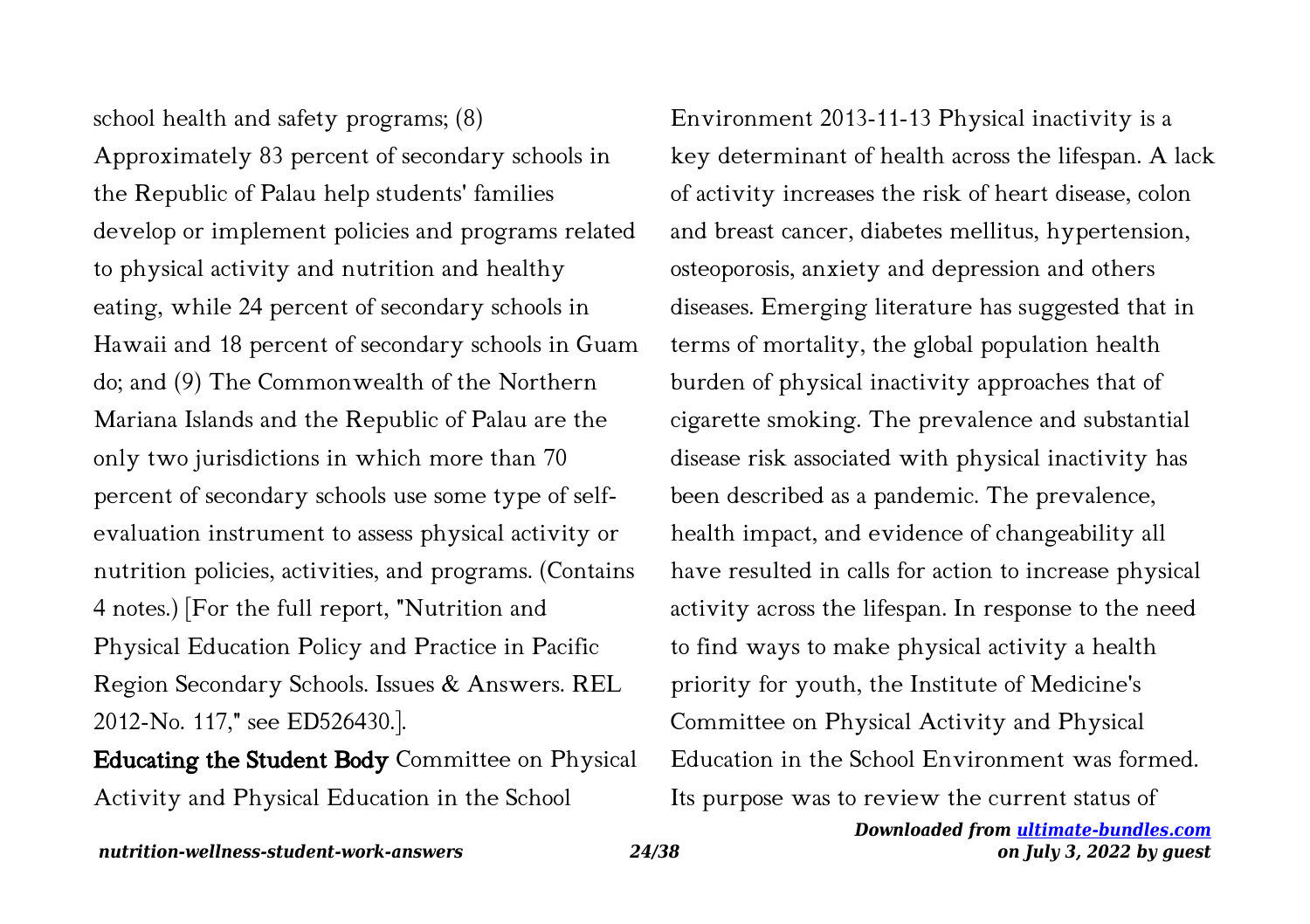physical activity and physical education in the school environment, including before, during, and after school, and examine the influences of physical activity and physical education on the short and long term physical, cognitive and brain, and psychosocial health and development of children and adolescents. Educating the Student Body makes recommendations about approaches for strengthening and improving programs and policies for physical activity and physical education in the school environment. This report lays out a set of guiding principles to guide its work on these tasks. These included: recognizing the benefits of instilling life-long physical activity habits in children; the value of using systems thinking in improving physical activity and physical education in the school environment; the recognition of current disparities in opportunities and the need to achieve equity in physical activity and physical

education; the importance of considering all types of school environments; the need to take into consideration the diversity of students as recommendations are developed. This report will be of interest to local and national policymakers, school officials, teachers, and the education community, researchers, professional organizations, and parents interested in physical activity, physical education, and health for school-aged children and adolescents.

FitWell: Questions and Answers Gary Liguori 2011-01-05 FitWell empowers students to become active participants in their own health through a first-of-its-kind student-centered approach. McGraw-Hill conducted extensive market research with over 4,000 students to gain insight into their studying and buying behavior. Students told us they wanted more portability with innovative visual appeal and content that is designed according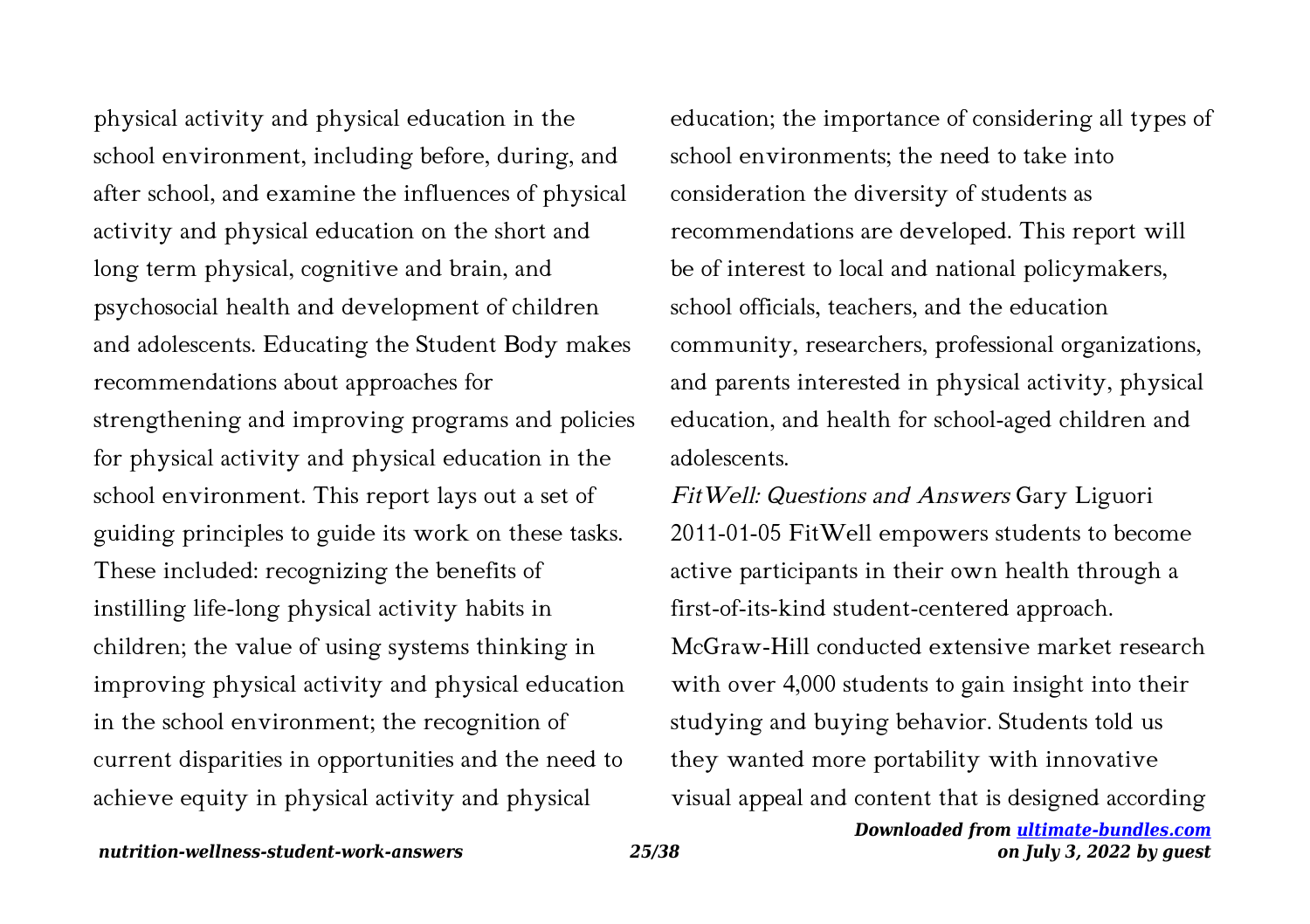to the way they learn. Instructors we surveyed told us they wanted a way to engage their students without compromising on high quality content. Our findings concluded that students who actively participated in their own learning actually retained more information and were able to apply it more often to their every day lives. How could we build a program for students that would promote active learning while providing visual appeal, portability, and relevance? We are excited to introduce to you the first-of-its kind program for Fitness and Wellness. FitWell delivers the serious content you want in both a magazine-style format that's fun to read and an online learning space that commands active learning. We began by collecting over 1,000 Fitness and Wellness questions asked by real students. Questions like, "How can I improve my self-esteem?" or "Do I really need 8 glasses of water a day?" introduce each section of material

throughout the program. With its series of assignable videos that debunk common health and fitness myths ("Sit Ups Make Your Stomach Flatter" or "Marijuana gives you munchies"), FitWell grabs hold of students' attention and doesn't let go. The real-life behavior change case study videos found online provide students with unmatched relevance. Students click, watch, and learn: these videos follow real college students attempting to change their behavior for an entire semester, and hopefully for life. With its online Fitness assessments, assignable interactive animations, and online labs, FitWell engages students like no other fitness and wellness program. The Right Conversations: To make our program relevant, we wanted to understand what students care about when it comes to their health and well-being. It turned out, when it comes to Fitness and Wellness, students had a lot of questions! We compiled over 1,000 questions that students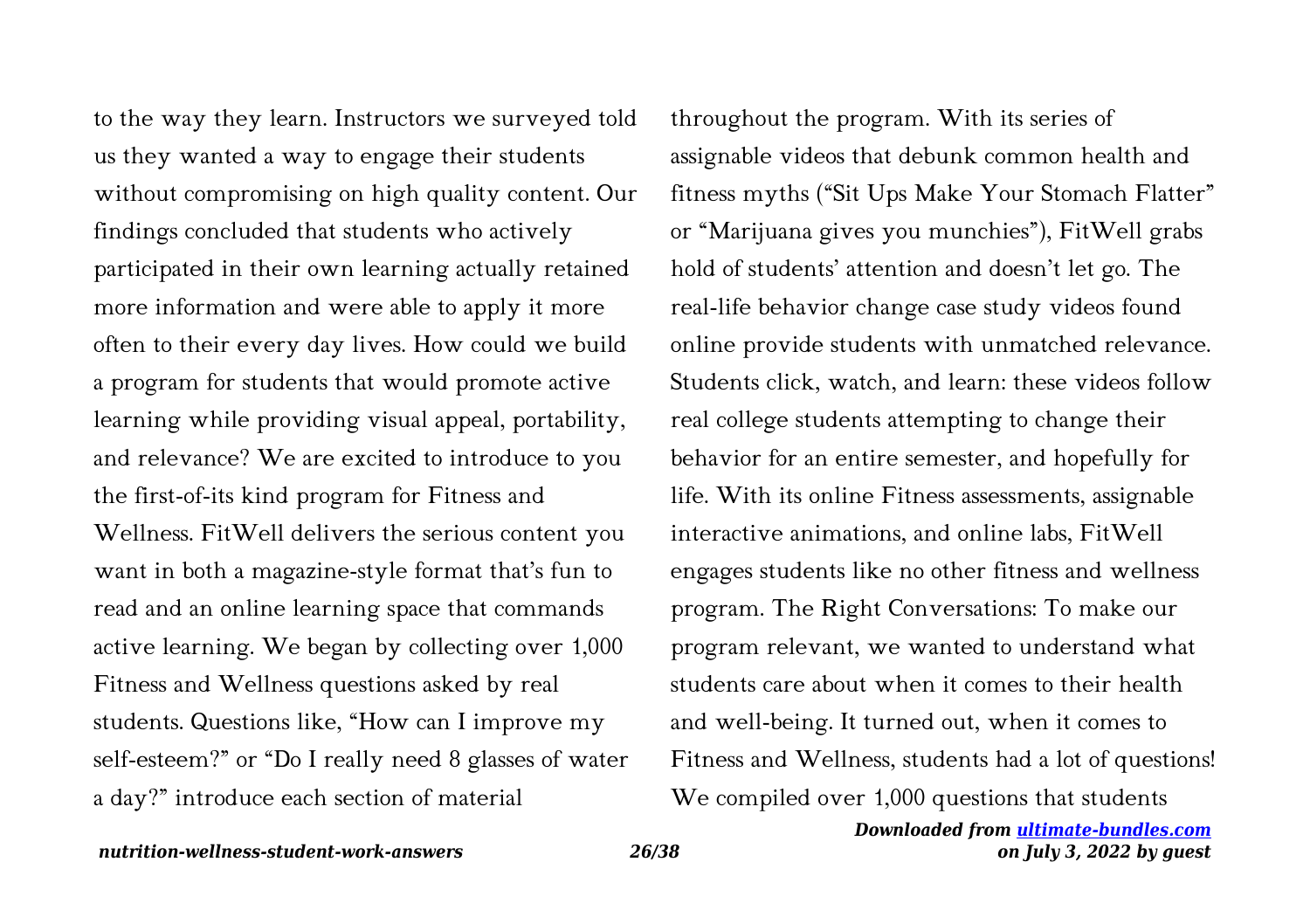asked our authors. These real student questions like, "Can colds really come from stress?" or "What's the best exercise for me?" introduce each section of material, ensuring the content that follows is always research-based and relevant. Instead of passively reading, your students actively engage in questions, answers, and conversations that are of interest to them. The Right Instruction: Assign your students a series of short video clips throughout the semester that track the progress of real students making behavior changes in their lives. Follow Greg on his quest to begin exercising and watch him document his challenges on camera. Will he be able to make lasting, healthy choices? Your students will have to tune in and find out for themselves! Captivate your students by assigning "Myth/Fact" videos that explore common myths, like "Oily Foods Give You Acne", and separate the fact from fiction. Students actively work through the FitWell system online

and in their magazine-style text, completing fitness assessments, interactive animations, and labs. Not only does this format produce measurable results that are documented online, but the focus on active learning is the first step towards inspiring more active students. The Right Time: The time is right for a flexible hybrid print-digital learning system that meets students online, where they already work, play, and live.

Occupational Outlook Handbook United States. Bureau of Labor Statistics 1976

Fitness for Life Charles B. Corbin 2014-03-25 Fitness for Life is a comprehensive fitness education program that helps students take responsibility for their own activity, fitness, and health. Through Fitness for Life, students are prepared to be physically active and healthy throughout their adult lives. This evidence-based and standards-based program follows a pedagogically sound scope and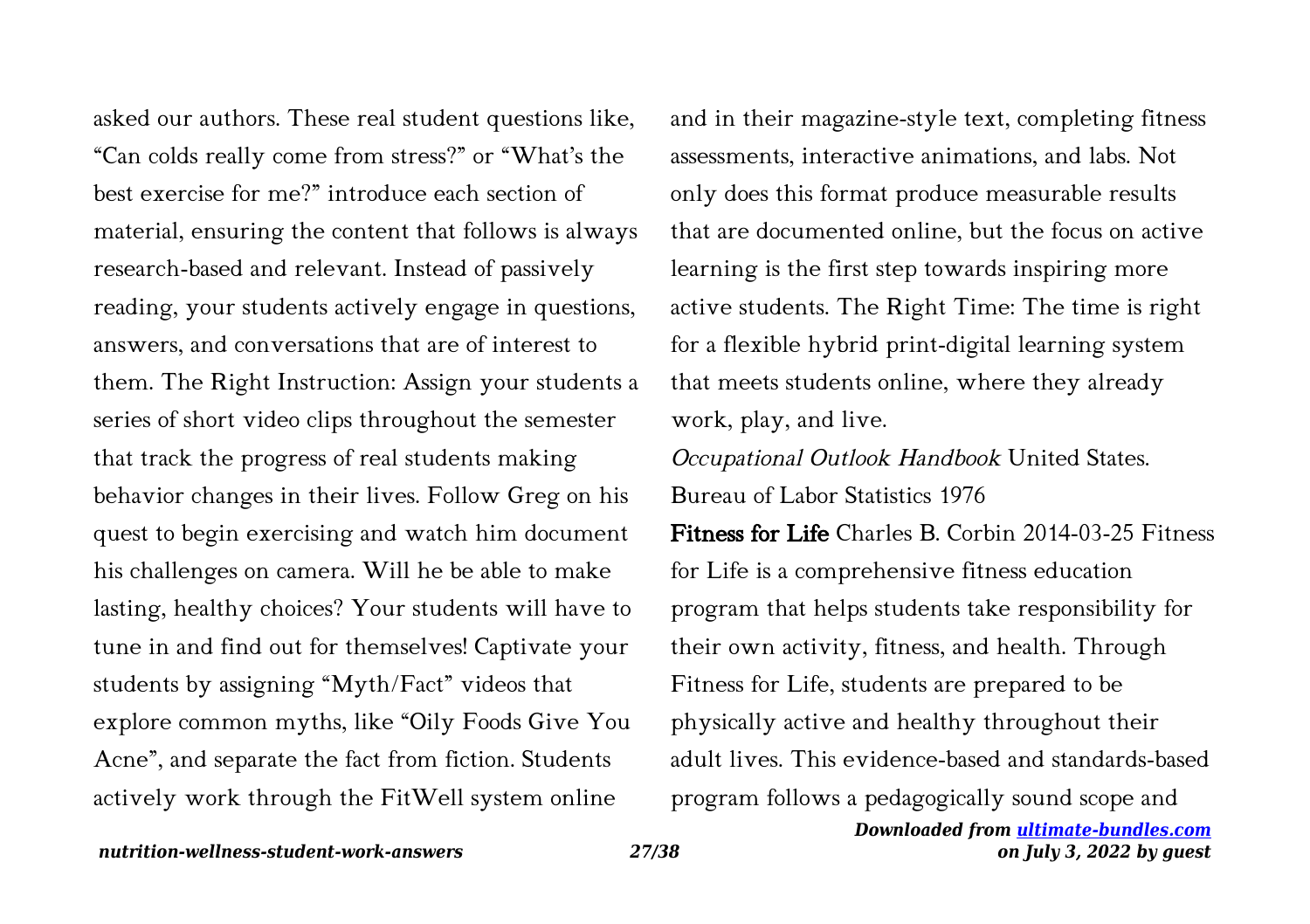sequence to enhance student learning and progress. What's new in the Sixth Edition New to this book are three chapters (Strategies for Active Living, The Science of Active Living, and Lifelong Activity) that will help students transition from being active in school to sustaining the skills and motivation to remain active and fit for their lifetime. These chapters reinforce the Stairway to Lifetime Fitness concept, created by author Chuck Corbin, to serve as a guide for physical education standards nationwide. Some specifics include the following: · The New Physical Activity Pyramid for teens · Photos and art to illustrate concepts and engage students · Video that illustrates selfassessments and exercises · Information about the sciences on which physical education and fitness education are based · Information on scientific analysis of human movement using biomechanical principles · Information on simplified scientific

method for use in decision making · Web icons and content · Technology features encouraging application as well as understanding · Science in Action feature that provides in-depth coverage of fitness, health, and wellness innovations · Exercise photos with art illustrating the muscles used · Taking Action feature that applies concepts and principles in physical activity · Planning activities for all activities in the Physical Activity Pyramid In addition, the authors went through an exhaustive process in revising and updating all the chapters to reflect current research and the new national physical education standards and fitness education standards. The entire book has been reorganized and completely rewritten. Award-Winning Text, Evidence-Based Approach The evidence-based Fitness for Life text earned a Texty Award for excellence from the Text and Academic Authors Association. It is based on scientific evidence and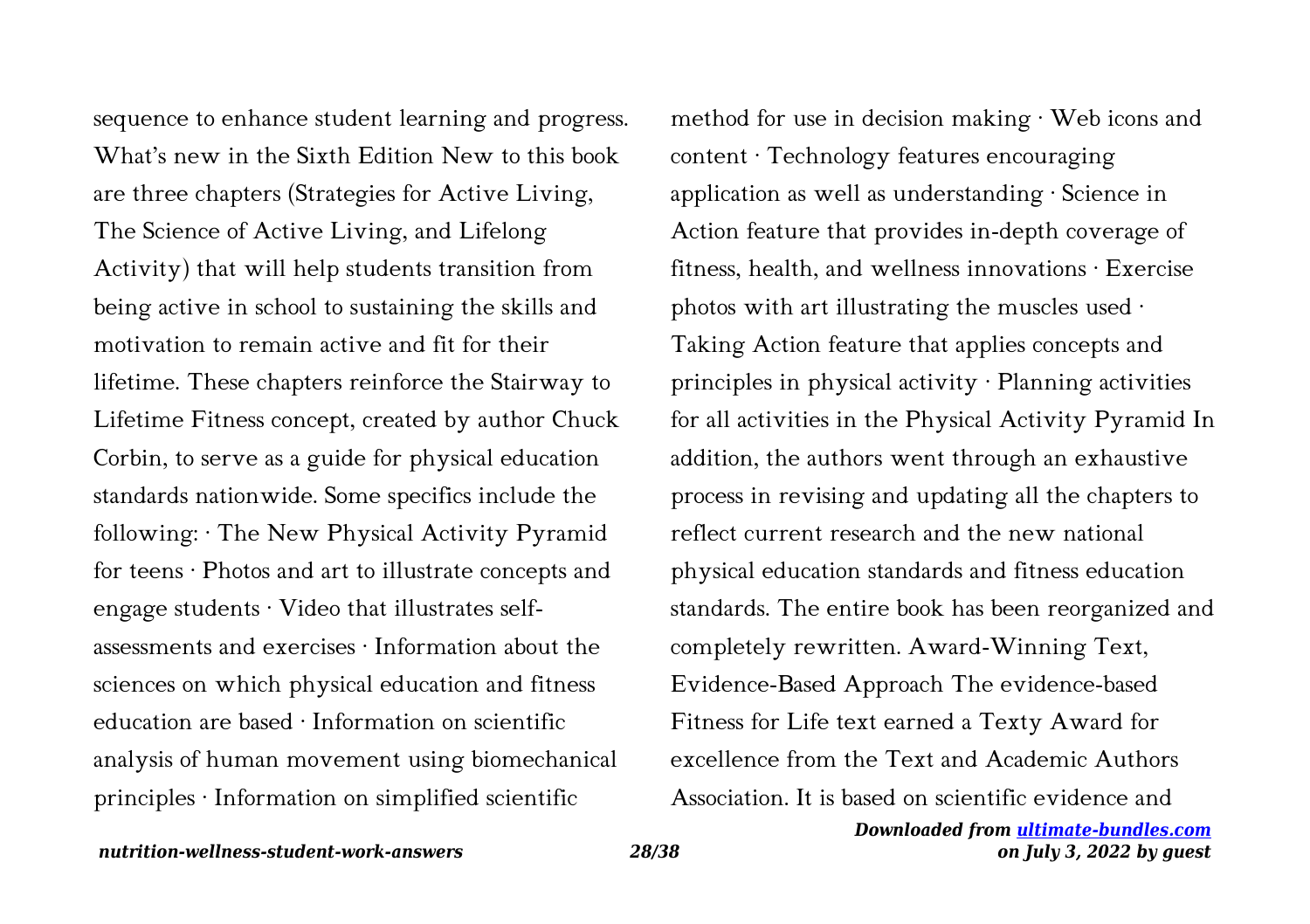meets national and state physical education standards and national health and physical education guidelines. Materials have been field tested and used throughout the United States and the world. This comprehensive, interactive new resource will help students in the following ways:  $\cdot$  Meet the national, state, and local grade-level standards and outcomes developed for K-12 physical education by SHAPE America based on the new standards outlined in Healthy People 2020 and published in 2014. · Learn the values and benefits of lifelong physical activity through the HELP philosophy, which specifies the goal of promoting health for everyone with an emphasis on lifetime activity designed to meet personal needs. · Become informed consumers on matters related to lifelong physical activity and fitness. · Learn self-management skills that lead to adopting healthy lifestyles.  $\cdot$  Recognize and overcome the barriers to reaching activity and

fitness goals. · Use technology to promote healthy living. · Separate fitness facts from fiction. · Take personal responsibility for program planning and setting individualized goals. This best-selling text, written by internationally renowned authors and educators Charles B. Corbin and Guy C. Le Masurier and contributing author and educator Karen McConnell, is suited for use in a general physical education or personal fitness class. It will help students meet national and state physical education standards—not only those focused on health-related fitness and physical activity but also those related to movement skills and concepts, diversity, and social responsibility. Fitness for Life can be modified to fit any schedule, including block and accelerated block. It can be taught as semester-long, yearlong, or multiyear courses. The HELP philosophy on which the book is based (health for everyone with an emphasis on lifetime activity designed to meet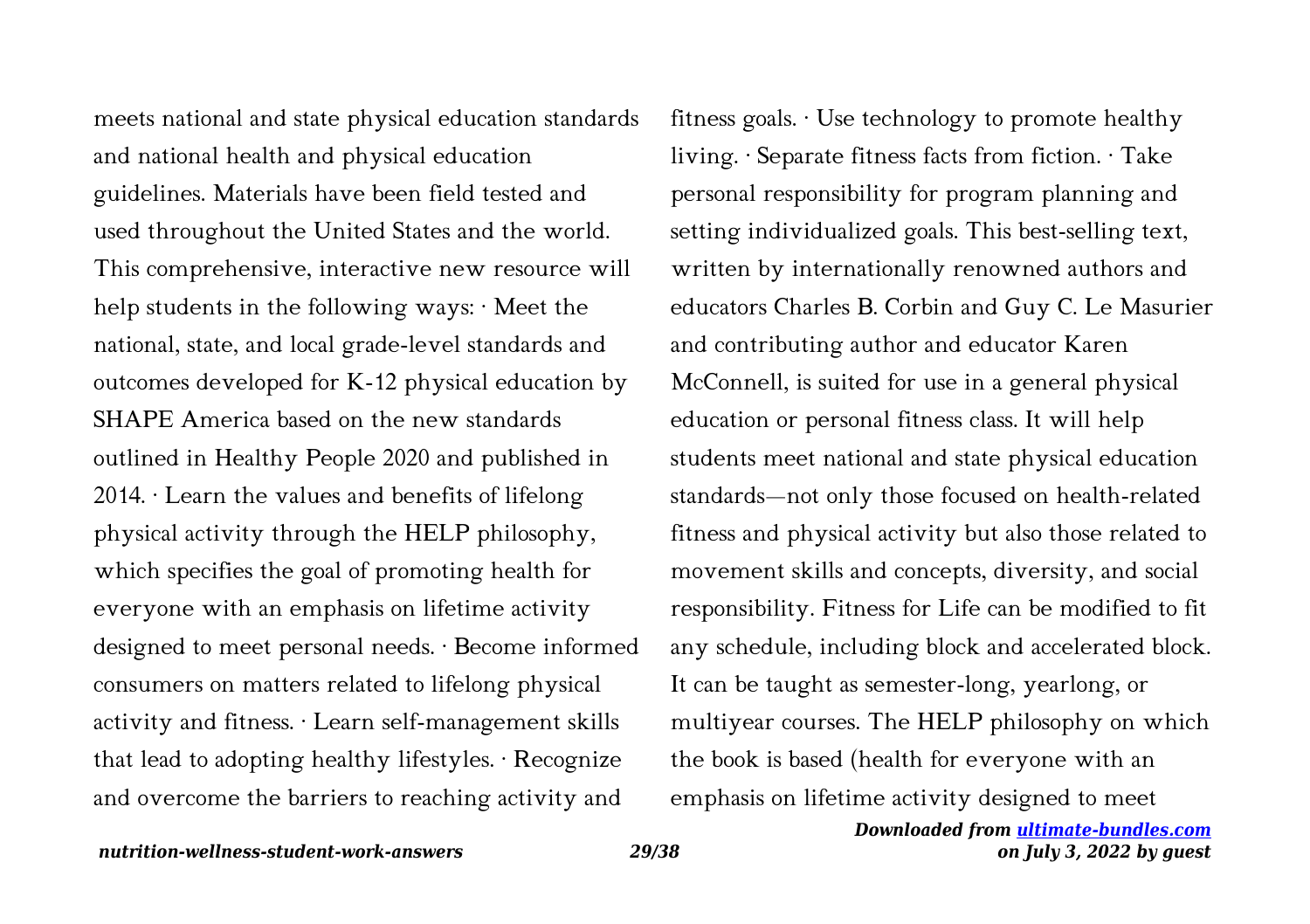personal needs) teaches the value of lifelong physical activity as well as the idea that physical activity can and should be fun. The authors use the Stairway to Lifetime Fitness concept to show the importance of learning decision-making and problem-solving skills that enable students to develop their own health-related fitness programs and maintain a physically active lifestyle into adulthood. Special Features in Every Chapter Every chapter of Fitness for Life, Sixth Edition, includes self-assessments for the students to perform—including Fitnessgram assessments—and lessons on self-management skills such as reducing risk factors, resolving conflicts, setting goals, managing time, and overcoming barriers to success. The book devotes multiple lessons to personal program planning, implementation, and evaluation. The chapters have a series of prominent features:  $\cdot$ Lesson objectives direct student learning. · Lesson

vocabulary helps students understand multiple uses of words (definitions in glossary and online). · New art includes a version of the physical activity pyramid for teens. · New photos and design give the chapters a refreshing student-friendly look with its dynamic four-color design. · Muscle art identifies the muscles used in each exercise. · Fit Facts give quick information about relevant topics. · Quotes from famous people reveal their thoughts on fitness, health, and wellness. · Fitness Technology offers opportunities for students to use or study technology. · Science in Action provides in-depth coverage of innovations in fitness, health, and wellness. · Self-Assessment allows students to evaluate their fitness, health, and wellness as the first step in personal planning for improvement. All of the self-assessments in Fitnessgram are included. · Taking Charge and Self-Management allow students to learn self-management skills for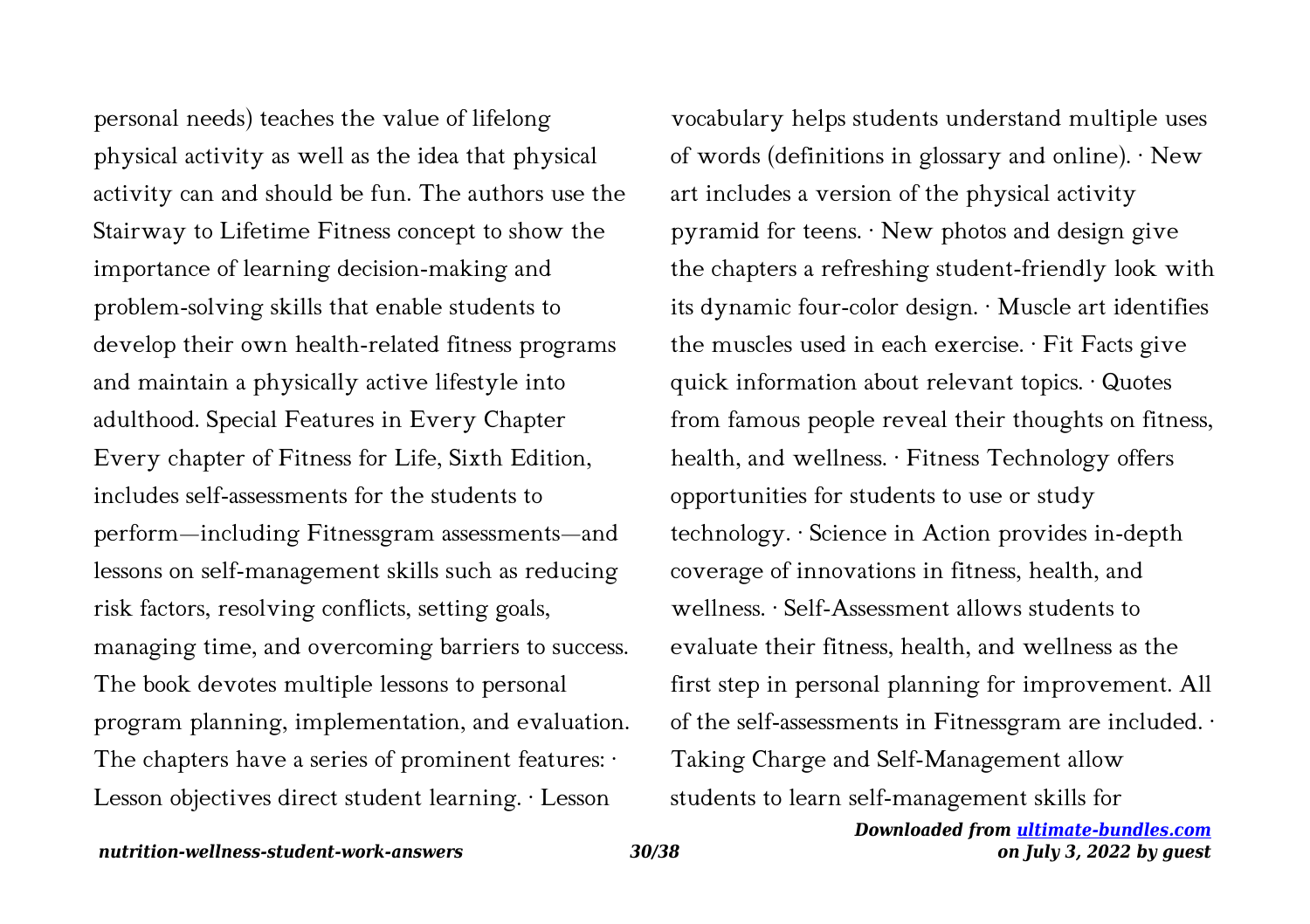adopting healthy behaviors and interacting with other students to solve problems encountered by hypothetical teens. · Taking Action features activities that are supported by the lesson plans. · Consumer Corner is a once-per-unit feature that helps students become good consumers of information on fitness, health, and wellness as they learn how to separate fact from fiction. Digital and Web-Based Resources Fitness for Life offers students and teachers an array of supporting materials at www.FitnessForLife.org. In addition, Fitness for Life, Sixth Edition, is available in digital as well as print formats. Students and teachers can use e-books in a variety of platforms, in combination with the student and teacher web resources, to interact with the material. In addition, iBooks are available for students and teachers in an interactive iPad version. For students, web resources include the following:  $\cdot$  Video clips that demonstrate the

self-assessments in each chapter · Video clips that demonstrate the exercise in selected chapters · Worksheets (without answers) · Review questions from the text presented in an interactive format so students can check their level of understanding · Vocabulary flip cards and other essential interactive elements from the iBook edition · Expanded discussions of topics marked by web icons in the text Teacher web resources include the following: · An introduction that describes the body of knowledge and pedagogical foundations behind Fitness for Life as well as the evidence supporting its effectiveness · Daily lesson plans, including five lessons per chapter (two classroom plans and three activity plans)  $\cdot$  Worksheets (with answers)  $\cdot$ Premade chapter and unit quizzes with answers · Activity cards and task cards · Presentation package of slides with the key points for each lesson  $\cdot$  A test bank that teachers can use to make their own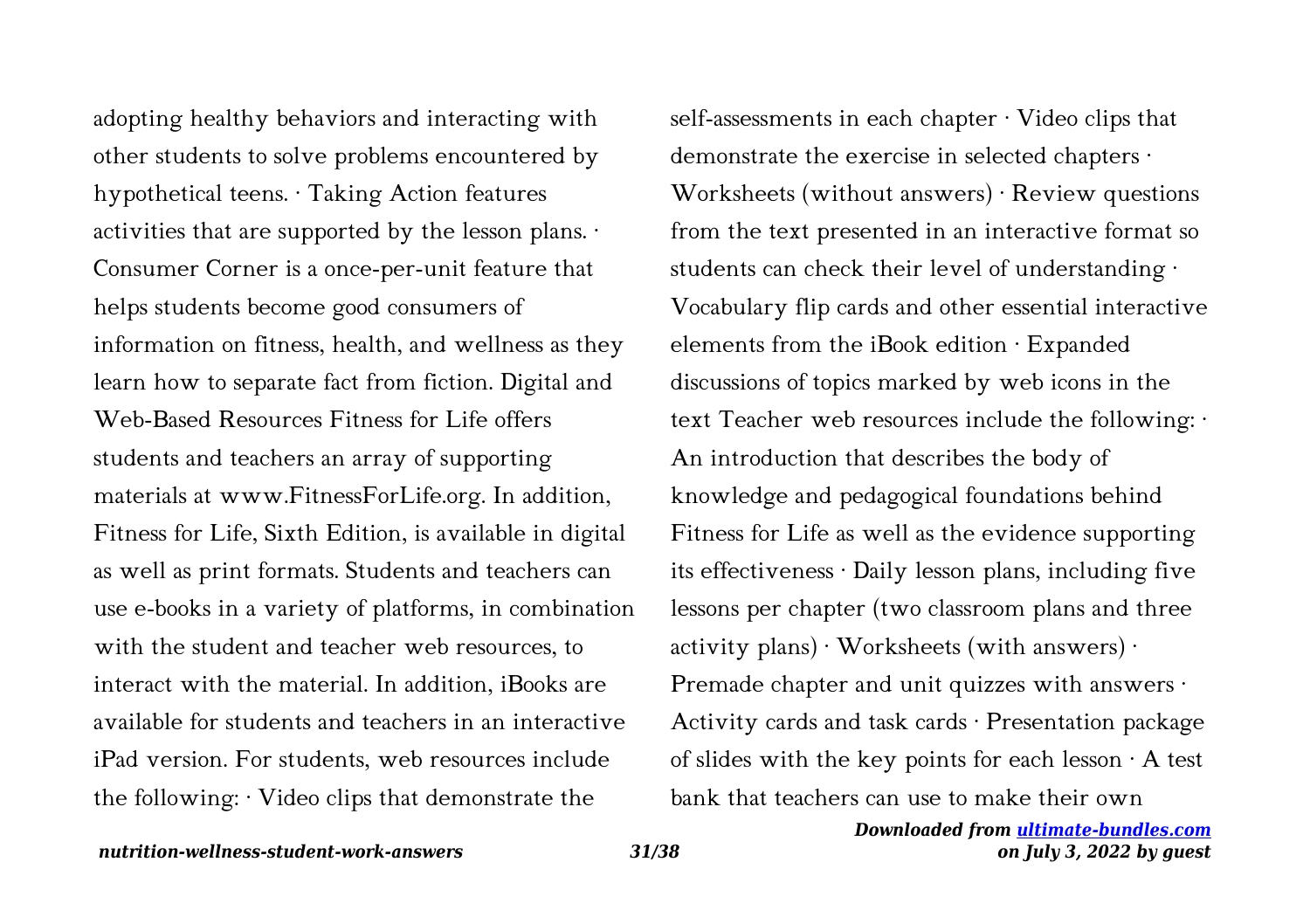quizzes if they prefer

Nutrition Ambition: Reaching Your Wellness Goals 2007 "Provides chapter based health & wellness concepts followed by fun educational activities for the child and the family. All instructional concepts and activities have been specifically designed to help children understand the relationships between food and food groups, their bodies, exercise and nutrition. All content and activities have been specially designed for either parental instruction, as well as child self-paced instructural funbook". "The included CD simulation, developed by the Duke University Center for Wellness, shows children and families the caloire relationship between food intake and the amount of exercise required to 'burn off' that food in a fun video gaming experience." (from back book cover)

Eat Healthy, Be Active Community Workshops: Based on the Dietary Guidelines for Americans 2010

and 2008 Physical Activity Guidelines for Americans Health and Human Services Dept (U S ) 2012-11 NOTE: NO FURTHER DISCOUNT FOR THIS PRINT PRODUCT --OVERSTOCK SALE-- Significantly reduced list price Six one-hour workshops were developed, based on the Dietary Guidelines for Americans, 2010 and 2008 Physical Activity Guidelines for Americans. Each workshop includes a lesson plan, learning objectives, talking points, hands-on activities, videos, and handouts. The workshops are designed for community educators, health promoters, dietitians/nutritionists, cooperative extension agents, and others to teach to adults in a wide variety of community settings. Other related products El Camino Hacia una Vida Saludable Basada en las Guias Alimenticias para los Estadounidenses = The Road to a Healthy Life Based on the Dietary Guidelines for Americans (Bilingual Spanish and English) can be found here: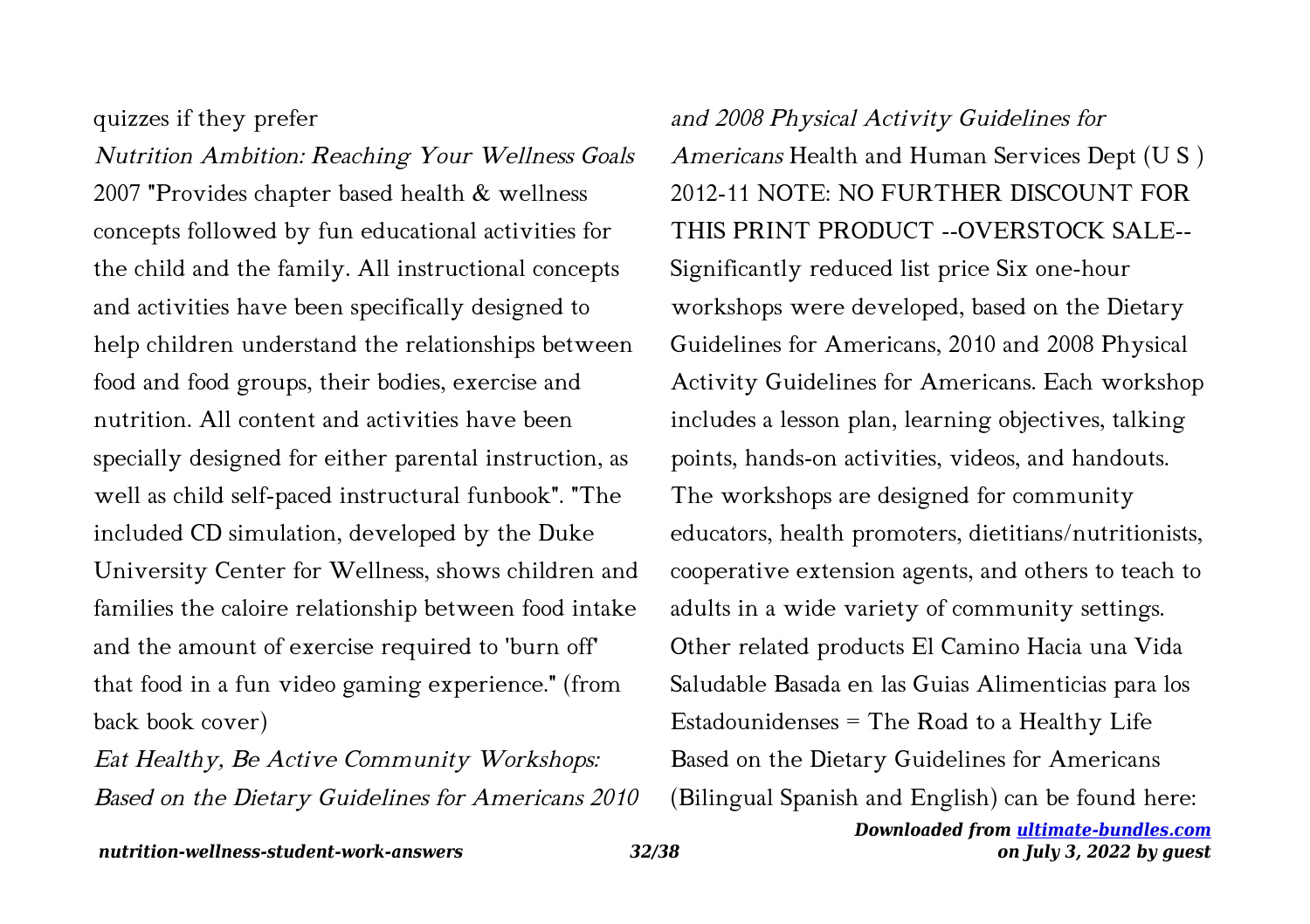### https:

//bookstore.gpo.gov/products/sku/017-001-00564-9 Healthy People 2010, Midcourse Review can be found here: https:

//bookstore.gpo.gov/products/sku/017-001-00563-1 Dietary Guidelines for Americans, 2010 can be found here: https:

//bookstore.gpo.gov/products/sku/001-000-04747-7 Living a Balanced Life With Diabetes: A Toolkit Addressing Psychosocial Issues for American Indian and Alaska Native Populations (Kit) can be found here: https:

//bookstore.gpo.gov/products/sku/017-023-00226-1 Getting Matched - A Guide for Dietetics Students Jenny Westerkamp 2011-08-17 Three years and thousands of dietetics students later...The Founder and Head Match Maker of All Access Internships, Jenny Westerkamp, finally compiled all the experience and knowledge she's gathered since the start of AAI in 2008 to answer the timeless question:HOW DO I GET MATCHED TO A DIETETIC INTERNSHIP??Getting Matched: A Guide for Dietetics Students provides you with the ANSWERS on how to increase your chances at securing the highly coveted DI spot. Compared to a DISMAL 50% nationwide match rate, Jenny and the AAI Match Makers helped AAI COACHING achieve a 76% match rate!! The most effective and proven strategies, used by AAI COACHING clients, are found in this easy-to-read book! How can you make sure you have a HAPPY match day?Read success stories from students and interns across the country - what they did differently to be admitted and how YOU can gain that same competitive edge.What do DI directors look for in an applicant? Well, Jenny asked them! You'll read the inside scoop from internship directors across the country on what they look for in students, including a TOP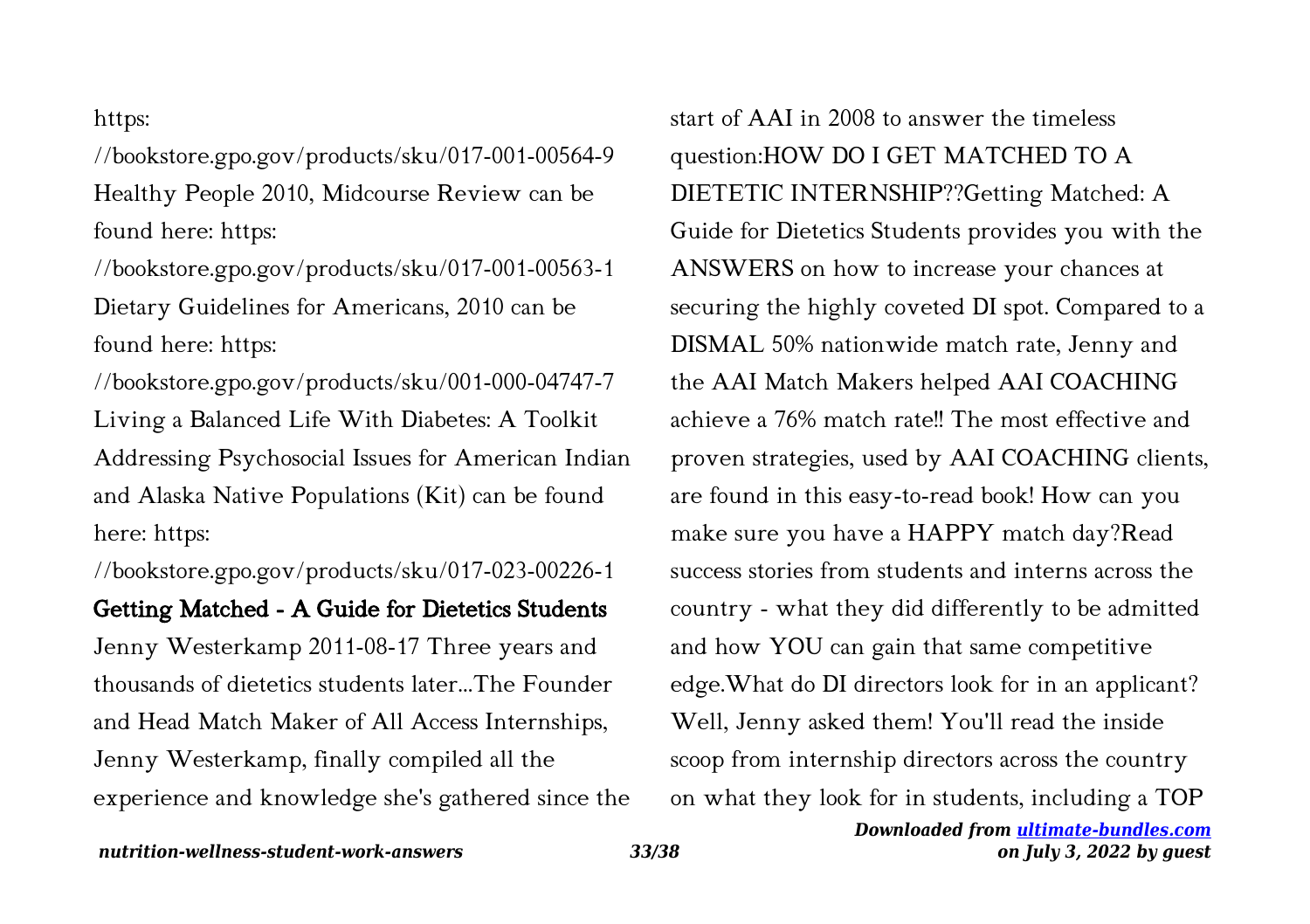TEN list on how to make a great first impression, show off your best assets, and prove YOU are their ideal intern!Follow "Make it Happen" action steps throughout the book. These will get you started TODAY on working towards your goal of completing a DI and becoming a registered dietitian (RD)! It.s never too early to start!The BIGGEST LESSON in the ENTIRE BOOK.. SELL YOURSELF! Someone gets that internship spot, right? Getting Matched: A Guide for Dietetics Students makes that spot more within YOUR reach.BONUS! Information has been added on Dietetic Internship Centralized Application Services (DICAS) and how to avoid common DICAS mistakes.

## Sports Nutrition Workbook and Assessments

Heather Hedrick Fink 2010-09-10 Sports Nutrition Workbook and Assessments provides expanded or alternative activities that will broaden students

understanding of sports nutrition. The workbook can be used as a standalone or in conjunction with the Third Edition of Practical Applications in Sports Nutrition. Features Real-life examples, problems, and case studies from the sports nutrition field Exercises and activities to help students review chapter topics and assess their own health behaviors in relation to these topics Crossword puzzles using key terms encountered by sports nutrition professionals"

### Resources in Education 1998

Fitness for Life Dolly Lambdin 2010 A program that focuses attention on schoolwide wellness during four weeks of the school year. Helps schools incorporate coordinated activities that will enable them to meet national standards and guidelines for physical activity and nutrition. Includes lesson plans for physical education, physical activities for the classroom, and whole-school events and activities.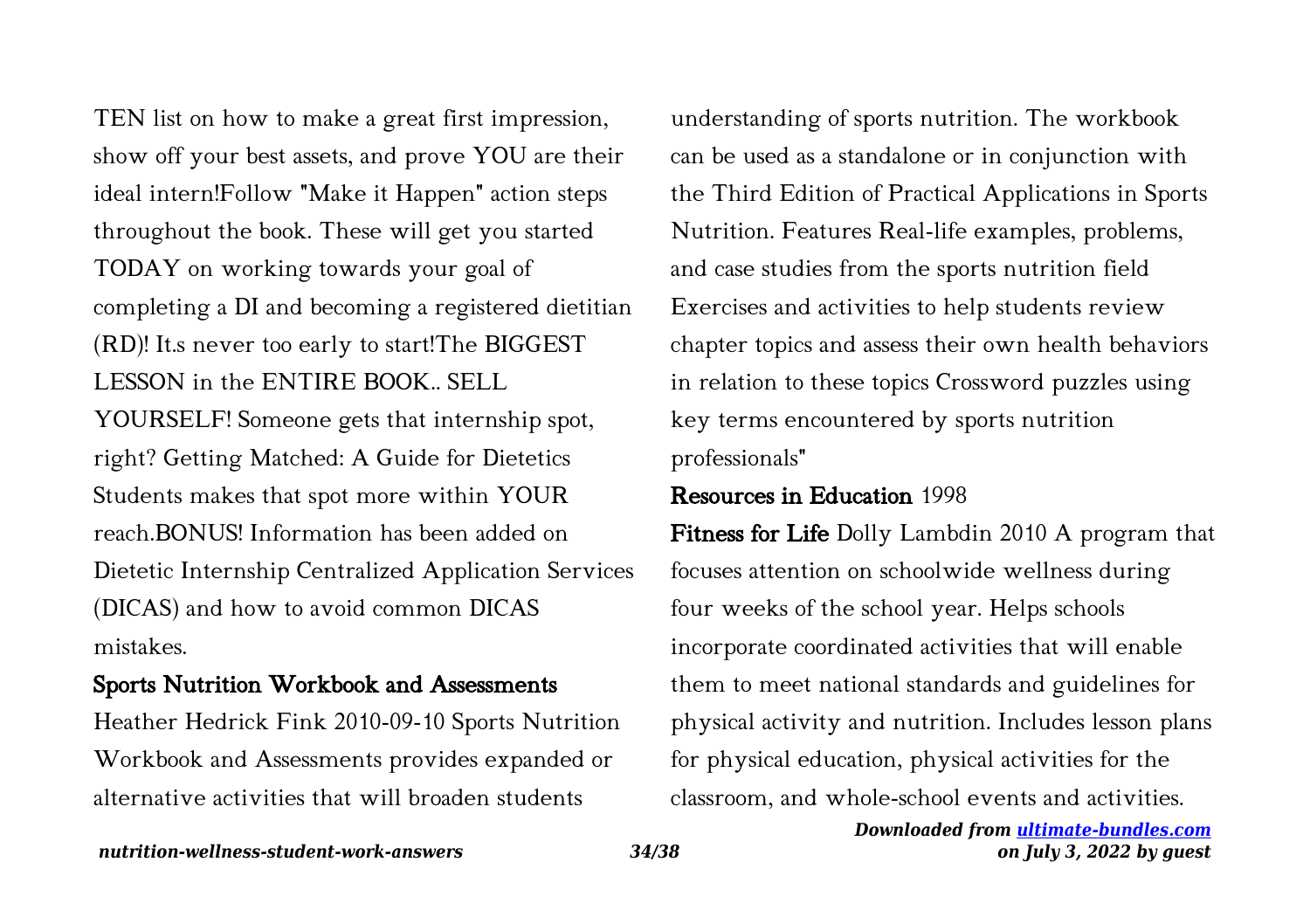Nutrition: Concepts and Controversies Frances Sizer 2016-02-15 Build a healthier future with Sizer/Whitney's NUTRITION: CONCEPTS AND CONTROVERSIES! Updated throughout and featuring the new Dietary Guidelines, this clear and engaging market leader strikes the perfect balance of scientific research, core concepts, and relevant applications. With a lively and approachable writing style, the authors dispel existing misconceptions and empower you to make better nutrition choices and enact real, lasting behavior change. Important Notice: Media content referenced within the product description or the product text may not be available in the ebook version.

### Wow! T.J.'s Adventures in the World of Wellness

Bonnie K. Nygard 2005 Meet the Challenge of Comprehensive Health Education in Elementary School Human Kinetics recognizes that health education may be challenging to fit into your busy schedule. That is why we developed the World of Wellness Health Education series (WOW!): -With WOW! you can deliver top-quality health education within the limited hours of the school day, promote health literacy, meet the mandates of No Child Left Behind legislation, and enhance your efforts to achieve the objectives of the overall curriculum that you work so hard to implement. -WOW! is designed to develop strong and compelling links between what students should know and what they should be able to do in the areas of reading and writing. -Finally--but no less importantly--WOW! emphasizes the importance of physical activity and nutrition throughout the health education strands. Through careful design and execution, a coordinated approach, and consideration for real students and teachers in real school settings, WOW! not only helps you meet the challenge, but does so in a way that appeals to kids of all ages. Fun. Easy.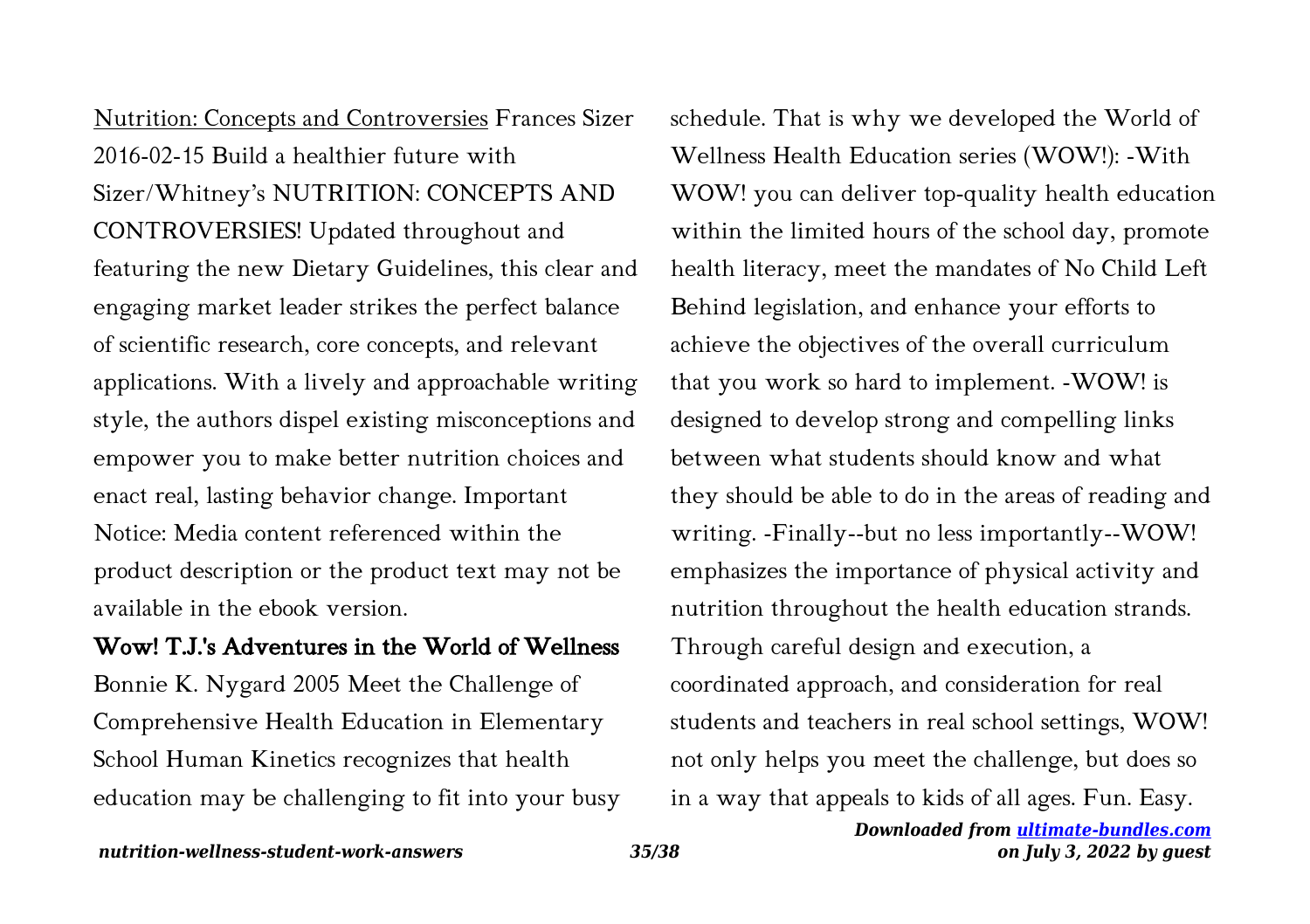Complete. The World of Wellness Health Education series enables you to teach your students the importance of leading an active and healthy life through conceptually grounded, context-based lessons. What's even more exciting is that while your students are learning, they'll become acquainted with a very special group of friends who will take them on a wellness journey throughout the school year. Ruby, Cody, T.J., Sydney, and others will help your students learn about health while strengthening their abilities in reading, writing, and other cross-curricular topics. WOW! functions as a group of kits--without the cost of a kit! Ancillaries other publishers might make you pay extra for are included with the teacher's guides for each level of the WOW! series at a very affordable price. Plus, few supplies are need for delivering the dynamic lessons found in WOW!, and the few little things you might need for activities or

demonstrations are inexpensive and easily found in a school or discount store. That means that you can deliver WOW! content expertly, smoothly, and affordably with very little prep time! Coordinated School Health Connections Today's child needs an updated, multifaceted approach in order to achieve health literacy, or the ability to make choices that will enhance personal health and well-being now and in the future. For many years, the Centers for Disease Control and Prevention (CDC) have promoted the key to children's health and wellbeing through their Coordinated School Health Model. This model encompasses eight interactive areas: -Health education -Physical education -Health services -Nutrition services -Counseling, psychological, and social services -Healthy school environment -Health promotion for staff -Family and community involvement WOW! Delivers Coordinated School Health With concern rapidly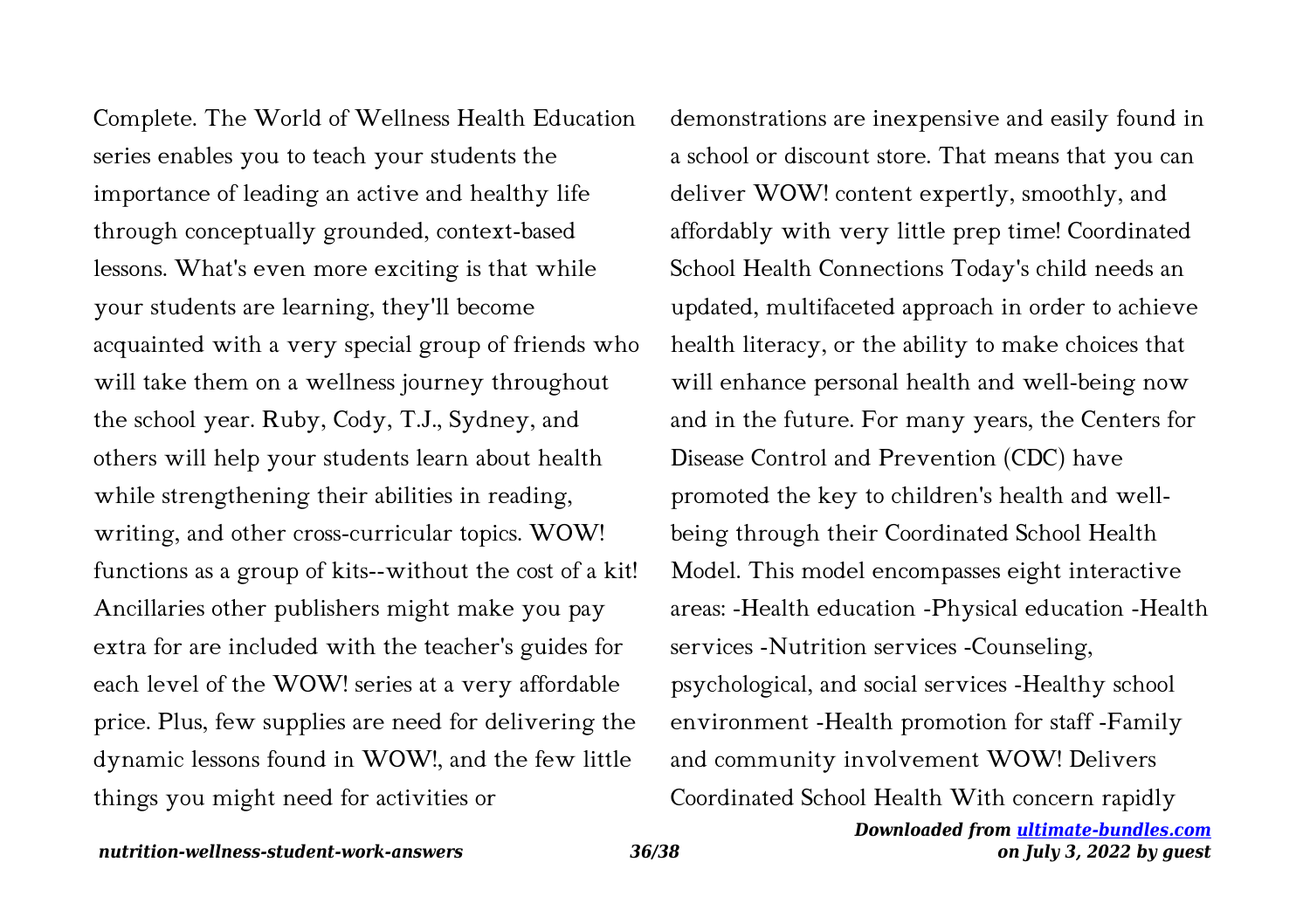growing about childhood obesity, inactivity, and other health risks such as type 2 diabetes, states and municipalities are now responding by passing laws requiring coordinated school health. The WOW! Health Education series meets these needs by providing the four components that are most frequently required: -Health education core content meeting the relevant national standards -Physical education helping students meet the national standards -Parent involvement newsletters provided per unit and per grade level, in both English and Spanish -Nutrition education and services for students and parents alike. Professional development opportunities are available through the authors to support each essential component. This Is How WOW! Works Each level of The World of Wellness Health Education series consists of the following: -a teacher's guide -a teacher's resource CD-ROM -a student book that corresponds

to the students' levels For kindergarten students, the student book is a big book, a large colorful book for the teacher to read to the group; first- through fifth-grade students have their own books. In addition, an abridged first-grade student book is available in big book format. Color Coding Across the series, kindergarten through fifth grade, WOW! uses a color-coded system to denote grade levels. This allows you the additional flexibility of using a lower level to meet the needs of students with academic challenges or a higher level to challenge gifted students. In today's world of tight budgets and increasing demands on school resources, rest assured that the WOW! student books are not intended to be used as workbooks. Rather, they are meant to last multiple years while still being costeffective. This complies with the directives of most school districts not to purchase student consumables. Nutrition, Food, and Fitness Dorothy F. West

> *Downloaded from [ultimate-bundles.com](http://ultimate-bundles.com) on July 3, 2022 by guest*

### *nutrition-wellness-student-work-answers 37/38*